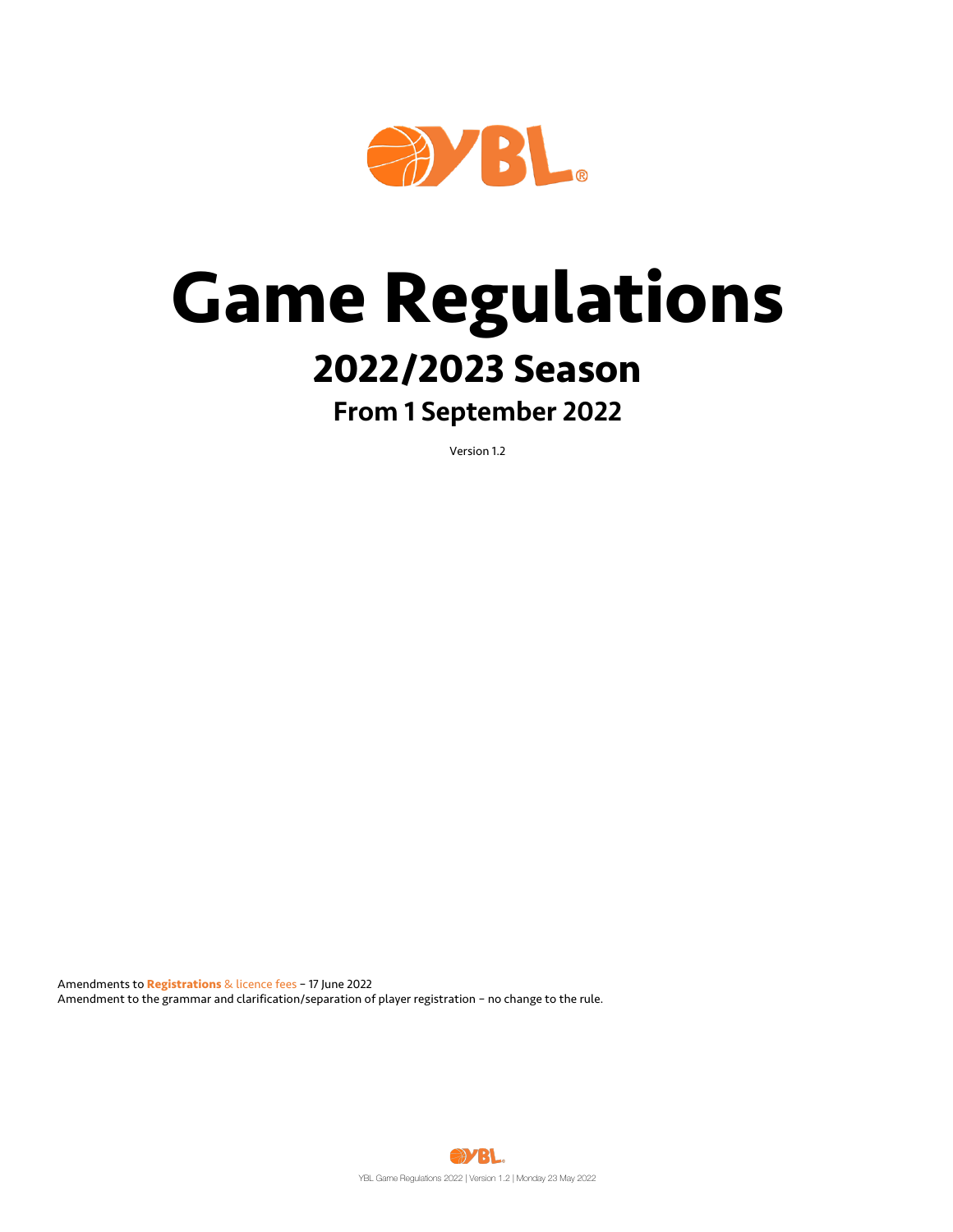## **Welcome to the YBL.** Your Basketball League.

### YBL Principles

- I. The spirit of the game is to be upheld in a friendly manner by all involved
- II. We encourage competitive games with sportsmanlike behaviour
- III. We expect all involved to promote the game you love and the YBL in a respectful and positive attitude IV.
- Have fun!

### Inside

| Description                                            |                   | Page            |
|--------------------------------------------------------|-------------------|-----------------|
| Fixtures & fixture rearrangements                      |                   | $\overline{3}$  |
| Scoresheets & results                                  |                   | 3               |
| League Standings                                       |                   | 3               |
| Registrations, Licences & Player transfers             |                   | 4               |
| Officials (Referee, Table officials and Statisticians) |                   | $\overline{4}$  |
| Scoresheets & League Standings                         |                   | 4               |
| Linking to the YBL                                     |                   | $\overline{4}$  |
| In-game sanctions (Zone)                               |                   | 5               |
| Appeals, Complaints & Under Protest                    |                   | 5               |
| Sanctions & Discipline                                 |                   | 6               |
| Miscellaneous                                          |                   | 6               |
| Under 9s Central Venue League                          | Addendum One      | 7               |
| Under 11s Central Venue League                         | Addendum Two      | -8              |
| Under 13s Zonal Divisions                              | Addendum Three    | 9               |
| Under 13s All-Girls Division                           | Addendum Four     | $\overline{10}$ |
| Under 15s Zonal Divisions                              | Addendum Five     | -11             |
| Under 15s All-Girls Division                           | Addendum Six      | 12              |
| Under 15s Primis Divisions                             | Addendum Seven    | 13              |
| <b>Under 17s Zonal Divisions</b>                       | Addendum Eight 14 |                 |
| Under 17s All-Girls Division                           | Addendum Nine     | - 15            |
| <b>Under 17s Primis Divisions</b>                      | Addendum Ten      | - 16            |
| Senior Zonal Divisions (Women2 & Men2)                 | Addendum Eleven   | 17              |
| Senior Zonal Division (Men3)                           | Addendum Twelve   | 18              |
| Senior Primis Divisions (Women1 & Men1)                | Addendum Thirteen | 19              |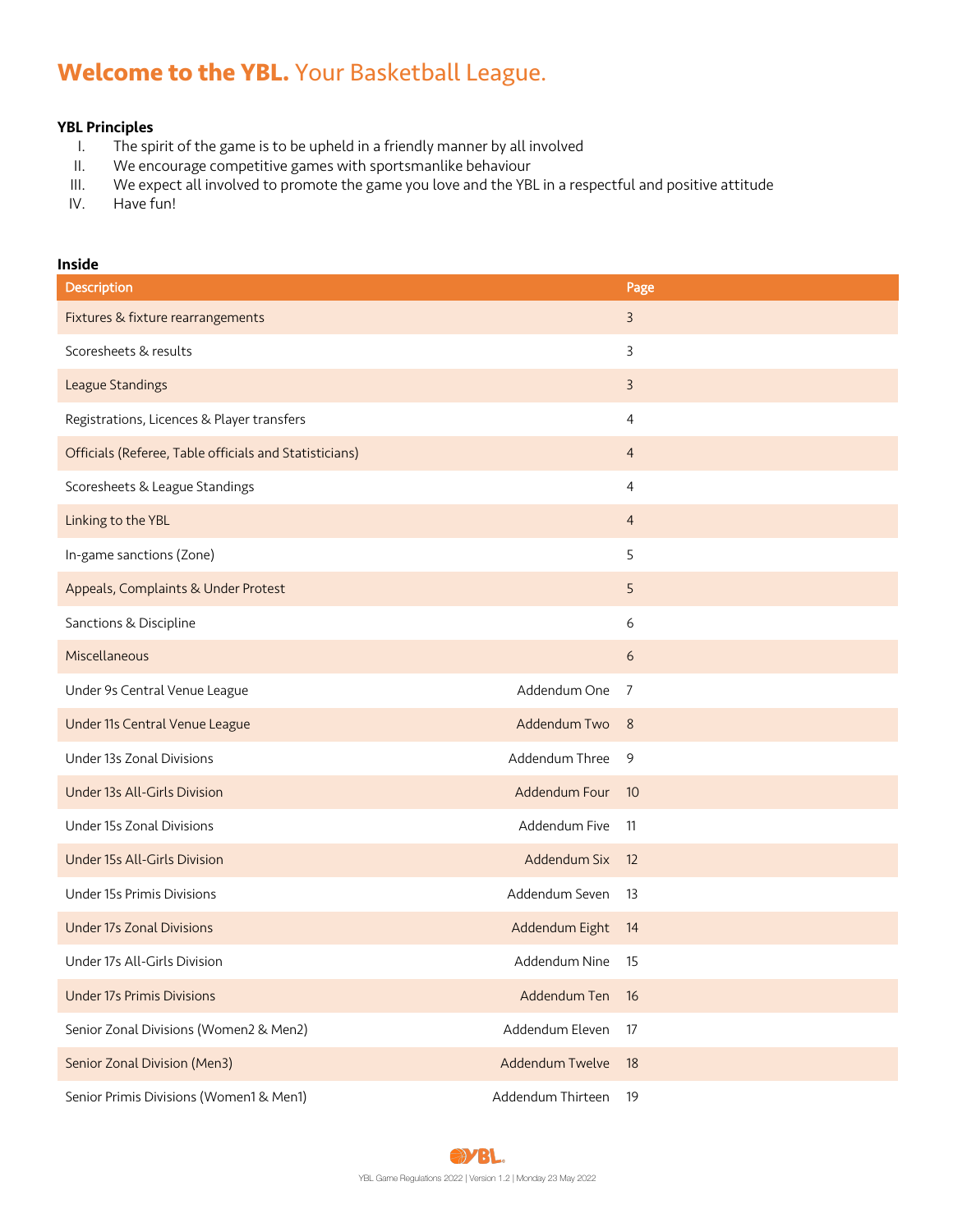## **Fixtures** & fixture rearrangements

### Fixture dates 2022/2023 season

| Issued                  | Rearrangement Deadline   | Opening Weekend         | No. of Playing Weeks | End of the regular season |
|-------------------------|--------------------------|-------------------------|----------------------|---------------------------|
| Friday 1 September 2022 | Sunday 25 September 2022 | Saturday 1 October 2022 | 20                   | Sunday 2 April 2023       |

### Rearrangements – Pre-Season *before Rearrangement Deadline*

You may with the agreement of the opposition rearrange a game before the above deadline free of charge. Once both clubs have agreed the change of the fixture the online Game Form must be submitted.

Fixtures displayed on the website need to be checked by the clubs to ensure the correct details are displayed. Please advise of any amendments before 25<sup>th</sup> September 2022. After the 25<sup>th</sup> September 2022 the website will be deemed as the correct. Changes of tip time/venue due to circumstances beyond the control of the club will not be charged. Please note that the YBL Directors will consider extenuating circumstances.

Confirming the fixture is the responsibility of the home club. Their opponent should reply accordingly. This should be done with at least seven-days before the scheduled fixture.

### Rearrangements – In-Season

Once the league starts all fixtures are set. Rearrangements of fixtures will incur a charge as detailed below. Any requests must be approved by the YBL (apart from venue changes or tip times for the same day).

| Any rearrangement<br>(after league commences) | Forfeit of fixture<br>(outside 7 days)<br>Venue hire might may be included | Forfeit of fixture<br>No show of team<br>(inside 7 days)<br>Venue hire<br>Official's costs if appropriate |
|-----------------------------------------------|----------------------------------------------------------------------------|-----------------------------------------------------------------------------------------------------------|
| £20.00                                        | £40.00                                                                     | £100.00                                                                                                   |

### Team withdrawal

Before 31 January, all fixtures (and points, if any) shall be deleted from the league. After 31 January fixtures will be awarded to the opposition with a 20-0 win (forfeit).

### **Scoresheets** & results

A downloadable YBL scoresheet is available free of charge from the Club Admin Page on the website. Submit your game result using the online form *(excluding CVLs),* they MUST be submitted by midnight on the day of the fixture. Original scoresheets to be submitted within 24 hours to scoresheets@ybl.org.uk

| Reminder email sent<br>(requesting result or scoresheet)                                                                   | No result or scoresheet after 48 hours |
|----------------------------------------------------------------------------------------------------------------------------|----------------------------------------|
| A club will be allowed a maximum of 10 reminder emails in a season free of<br>charge. All further emails are $£2.50$ each. | £10.00                                 |

## **League standings**

|  |  | <b>Match Points</b> |
|--|--|---------------------|
|  |  |                     |

| Win | Loss | Void | Forfeit Win<br>(F) baskets | <b>Forfeit Loss</b><br>(L) baskets | Game<br><b>Points</b><br>(pts) | <b>Win</b> | Loss | Void | <b>Forfeit Win</b><br>(F) baskets | <b>Forfeit Loss</b><br>(L) baskets | Game<br><b>Points</b><br>(pts) |
|-----|------|------|----------------------------|------------------------------------|--------------------------------|------------|------|------|-----------------------------------|------------------------------------|--------------------------------|
|     |      |      | 2C                         |                                    |                                |            |      |      |                                   |                                    |                                |

Match Points (CVL)

Table standings will be determined on the game points (pts) to rank teams.

At the conclusion of the season if teams are on the same pts the league standings will be decided by the head-to-head of those teams. If the head-to-head is identical the pts will be determined by points difference across those teams.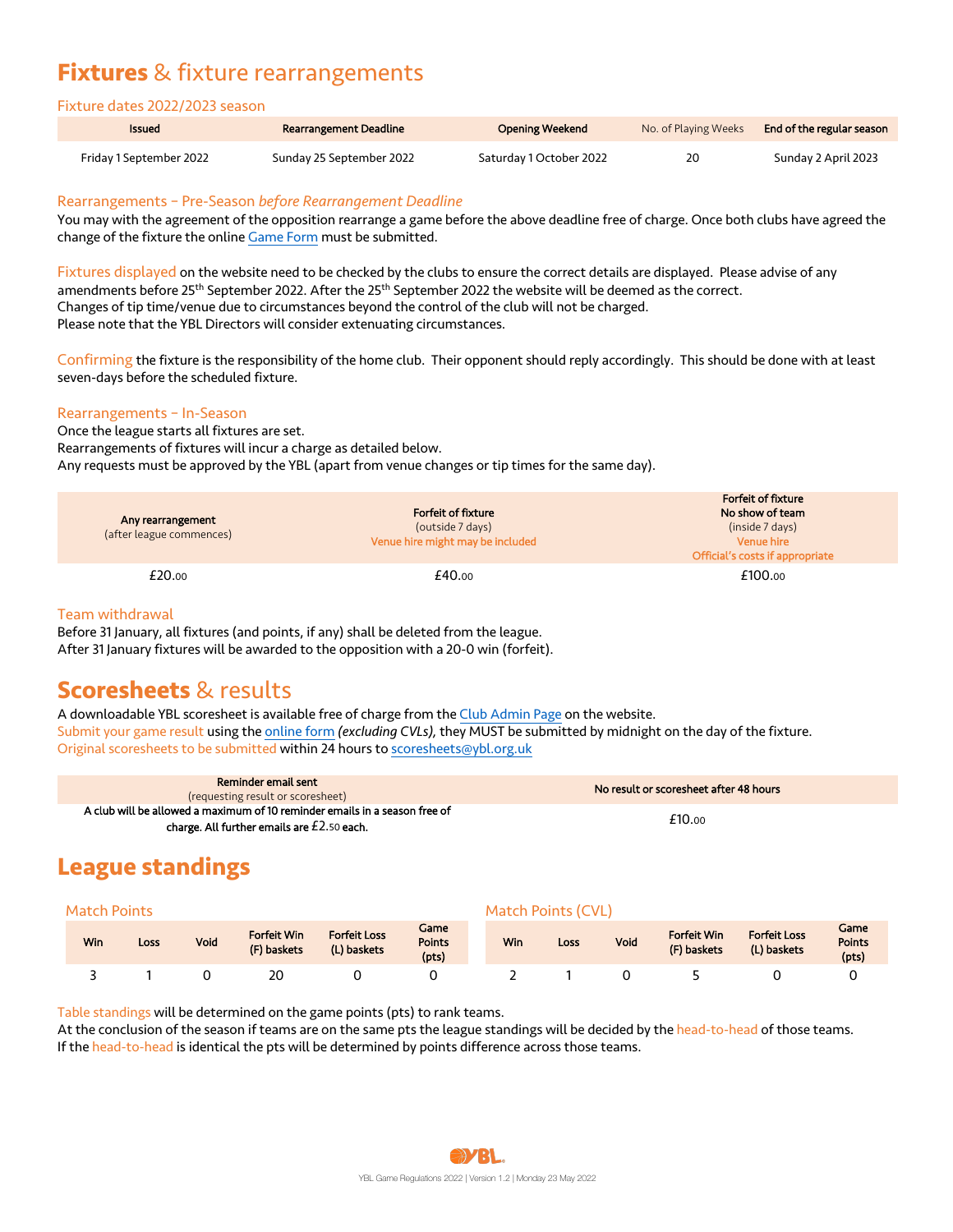## **Registrations** & licence fees

All players and coaches must be registered with Basketball England (BE), Basketball Wales (BW) or British Wheelchair Basketball (BWB) and have the correct licence.

You can register as many players for a team as you wish. All player registrations are covered within the club entry fees. You must complete the YBL player registration forms which will be sent to you once your team is affiliated to the YBL.

All players must have a 'P' player licence issued by Basketball England and supplied to the YBL.

All Coaches must have a 'C' coach licence issued by Basketball England and supplied to the YBL.

All Team Managers/Game Day Delegates/or Bench Personnel must have the appropriate licence issued by BE and supplied to the YBL before they can participate.

| Not YBL registered<br>participating in the YBL | NO Basketball England licence<br>participating in the YBL<br>Awarded as a forfeit win to opposition | Last day to register a new player (regular season) |
|------------------------------------------------|-----------------------------------------------------------------------------------------------------|----------------------------------------------------|
| £20.00                                         | £60.00                                                                                              | Sunday 12 February 2023                            |

### **Player transfers**

a) Club to Club - agreement of both clubs and agreement of player/parent/guardian. Update the Basketball England player portal. b) Complete the YBL Transfer Online Form

c) Provide evidence of agreement, (e.g., email trail) to j.davies@ybl.org.uk

d) We will issue confirmation and move the player to the new club and once received the player may play for their new team.

### **Linking** to the YBL

The YBL is a league within the BE portal. Please link your club, coaches, officials and players to our league. This allows us to check their eligibility during the season and will also flag any issues that may arise with a licence.

Clubs that have not linked to the YBL will incur an administration charge for any checks that we need to complete any licencing checks regarding eligibility. Administration charge will be £10.00 in all cases.

## **Official's criteria**

All officials must wear correct uniform to officiate in YBL games. You can obtain uniform from the YBL website or by going directly to Bigfoot BE uniform is permitted.

### Minimum requirement for officials

| Minimum level at any YBL fixture/event                                                                                                      | Mixture of Officials (junior games) | Official's paid  |
|---------------------------------------------------------------------------------------------------------------------------------------------|-------------------------------------|------------------|
| Level 2 Referee or Table Official correctly licenced<br>with Basketball England and Linked to the YBL<br>(see Officials Linking to the YBL) | Level 2 with a Level A or 1         | By the home team |

### Appointment of officials

The YBL will appoint referees to the leagues below, unless the home club has opted out of this service, Men3, Men2, Men1, Women2, Women1 and YBL events as required.

Referees to find their own replacement if they are unable to do a fixture they have already confirmed.

### Reporting to the league

Can be done via the Match Report Form or via email to reports@ybl.org.uk

### **Neutrality**

Basketball England rules state that the crew chief must be a neutral L2+ official. The YBL acknowledge that this may not always be possible. If an in-house crew chief is appointed, it must be with the prior agreement of the opposition.

## **Officials Linking** to the YBL

All officials that officiate any YBL game must be linked to the YBL. This is free of charge and can be done at the point of registering for your licence. Failure to link your profile to the YBL will result in sanctions to you and the club where you officiated.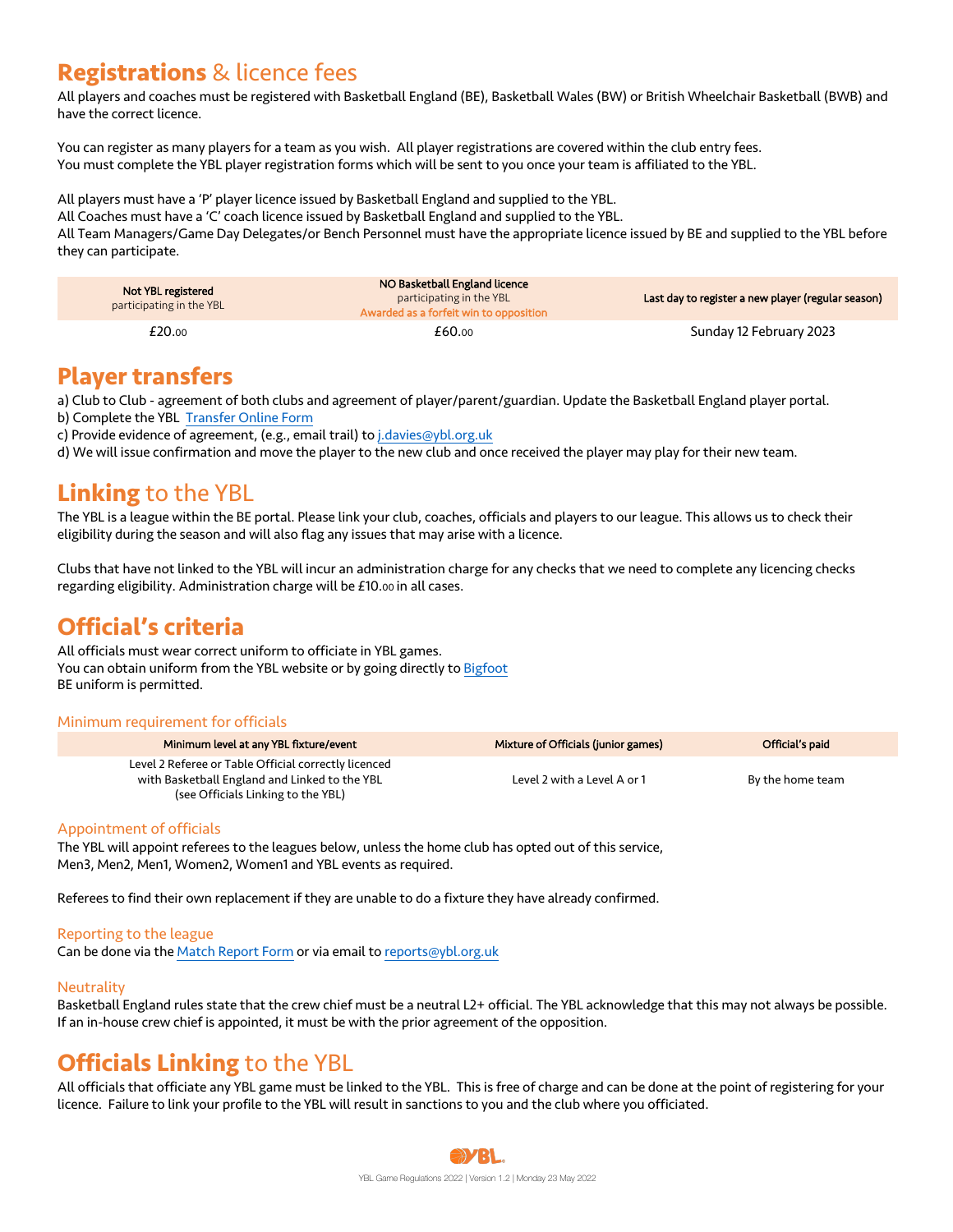| <b>Affiliated Leagues</b><br>APPLIES TO ALL OFFICIATING LICENCES<br>(REFEREE, TABLE OFFICIAL, STATS) |                                  |  |            |  |  |  |  |
|------------------------------------------------------------------------------------------------------|----------------------------------|--|------------|--|--|--|--|
| Select (Optional)                                                                                    |                                  |  | <b>ADD</b> |  |  |  |  |
| <b>REMOVE</b>                                                                                        | <b>GLOUCESTERSHIRE</b>           |  |            |  |  |  |  |
| <b>REMOVE</b>                                                                                        | WARWICKSHIRE                     |  |            |  |  |  |  |
| <b>REMOVE</b>                                                                                        | <b>WEST MIDLANDS</b>             |  |            |  |  |  |  |
| <b>REMOVE</b>                                                                                        | <b>YBL</b>                       |  |            |  |  |  |  |
|                                                                                                      | <b>UPDATE AFFILIATED LEAGUES</b> |  |            |  |  |  |  |

### **In-game** sanctions (Zone)

For Zone Defense being played illegally (in Quarter 2, 4 and Overtime) If a full court press is played when the team has a 10-point (U9 & U11) or 20-point advantage.

The crew chief will call an 'Official's Time-Out' with the coaches and their co-official will be called to the centre circle and given a verbal warning that they must cease playing zone defense or playing a full court press (whichever applies) and remind them of the potential sanctions.

The coaches will be given a further 30 seconds to reinforce this message with their players.

Once play has resumed following this 'Official's Time-Out' any further infringements of the rule will result in the coach receiving a YBL ('Y') technical foul in the first instance.

This will be recorded as a 'Y' (not a 'T') on the scoresheet. The opposition will be awarded one free-throw.

Any further infringements of these rules will result in the coach receiving a technical foul (this time recorded as T). The opposition will be awarded one free-throw.

A coach will not be ejected until they have received two recorded T's on a scoresheet. A 'Y' recorded technical will not be counted as a (T), but the opposing team will still receive the same one free-throw penalty.

| <b>COACH</b> |  | No ejection |
|--------------|--|-------------|
| <b>COACH</b> |  | No ejection |
| COACH        |  | Eiection    |

If a coach has been ejected due to repeated breaches of these rules the crew chief must inform the league.

## **Appeals, Complaints** and Under Protest

ybl@ybl.org.uk general observations and complaints.

j.davies@ybl.org.uk games signed under protest. Remember this must be done within 24 hours of the game and a copy of the scoresheet supplied with a full explanation of your protest. You must also send £100.00 administration fee. *A game can only be signed under protest if it meets the following criteria: (a) an error in scorekeeping, timekeeping or shot clock operating (b) a decision to cancel, postpone, to not resume or not play a game (c) a violation of the eligibility rules.* 

k.accalia@ybl.org.uk any appeal to a decision made by the YBL must be accompanied by a £100.00 administration fee. Remember you must appeal a decision within 48 hours of the decision being made. Please ensure you provide your written appeal grounds together with any supporting information/evidence.

## **Safeguarding**

k.accalia@ybl.org.uk all referrals must be sent to this email address only.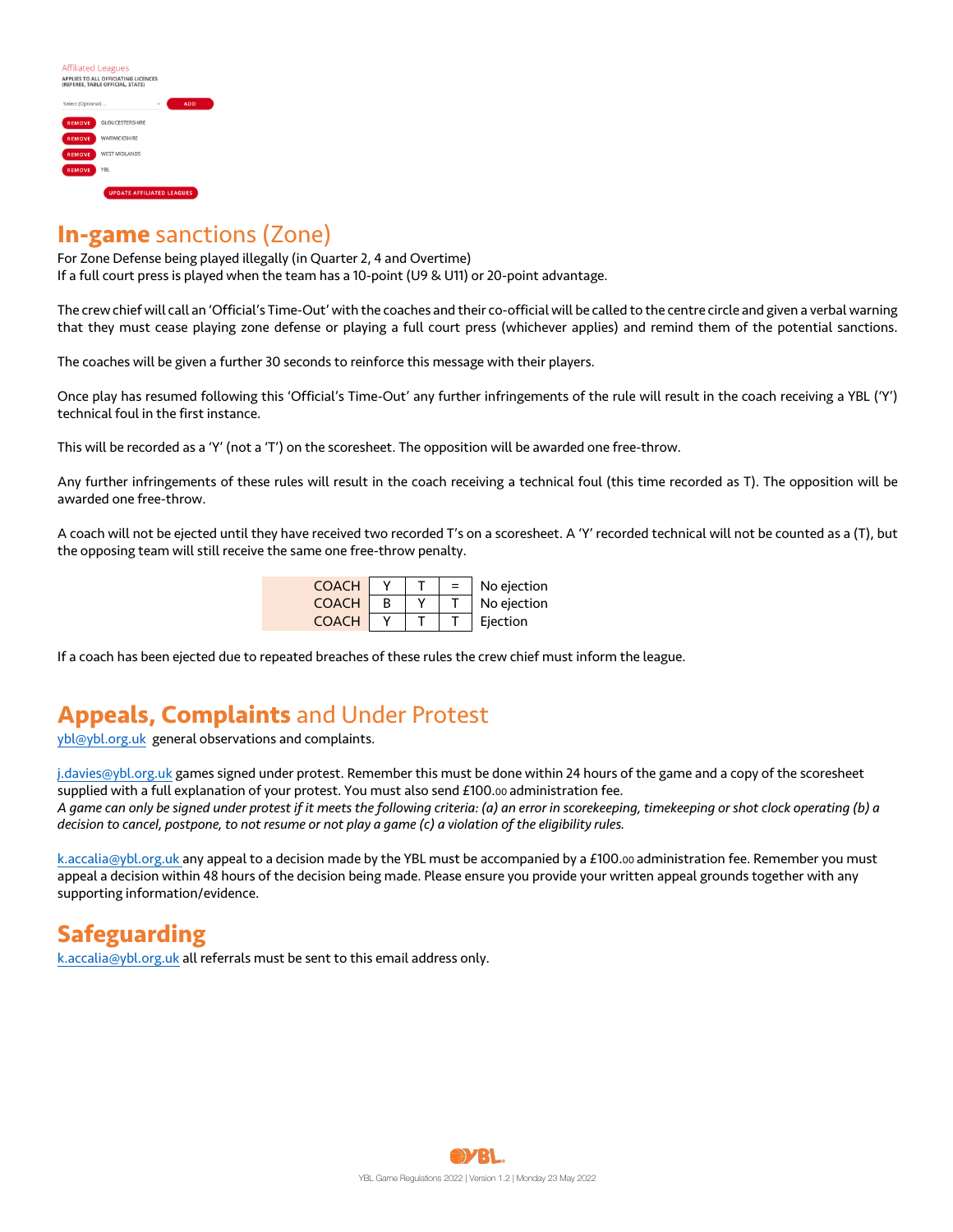## **Sanctions** - discipline

When a coach, team follower, spectators, official or player comes to a game, they come with the intent of watching or playing the game in good spirit.

A system of points will apply for all participants within the YBL (similar to Basketball England's point system).

Participants will receive an automatic suspension when their points reach (or exceeds) the following thresholds,  $20$ ,  $30$ ,  $40$  &  $45$ . The suspension will be for the next scheduled game for that individual.

Points will be reset for each season unless otherwise directed by the Board of Directors in accordance with Basketball England's Disciplinary Code or Rules and Regulations for the current season.

Basketball England's Disciplinary Panel/Safeguarding Panel will be informed of all incidents that meet the threshold for referral.

### Individual points will be awarded for

|                |                                                                       | Points     |
|----------------|-----------------------------------------------------------------------|------------|
| <b>P1</b>      | Technical Foul and Unsportsmanlike (combination) Fouls issued in-game | 1 game ban |
| P <sub>2</sub> | Technical Foul in-game                                                |            |
| P <sub>3</sub> | Unsportsmanlike Foul in-game                                          | $2 - 4$    |
| P <sub>4</sub> | Coach Technical Foul in-game                                          |            |
| P <sub>5</sub> | Fighting/violent conduct                                              | $5 - 20$   |
| P6             | Racist/sexist/homophobic/religious abuse                              | $5-20$     |

**Sanctions** 

| <b>Points</b> |                                                                                                       | <b>Financial sanction</b> |
|---------------|-------------------------------------------------------------------------------------------------------|---------------------------|
| <b>NA</b>     | One game ban (P1)                                                                                     | £30.00                    |
| 20            | One game ban                                                                                          | £30.00                    |
| 30            | Two game ban                                                                                          | £50.00                    |
| 40            | Two game ban and appearance in front of the Board of Directors                                        | £70.00                    |
| 45            | Suspension from all activities in the YBL and appearance in front of the Board of<br><b>Directors</b> | Maximum up to $£300.00$   |

## **Miscellaneous**

**YBL Account information** Lloyds Bank Plc. Account 63680668 Sort Code 30-96-12

### **Legal information**

Registered in England and Wales. Company Number 10776305.

Copyright © 2022. All rights reserved.

The YBL Logo is a registered trademark.

The YBL gives permission for YBL clubs to use the YBL logo on their kit, if playing in a YBL League and for use on their website to link to the YBL. All other uses will need Board approval.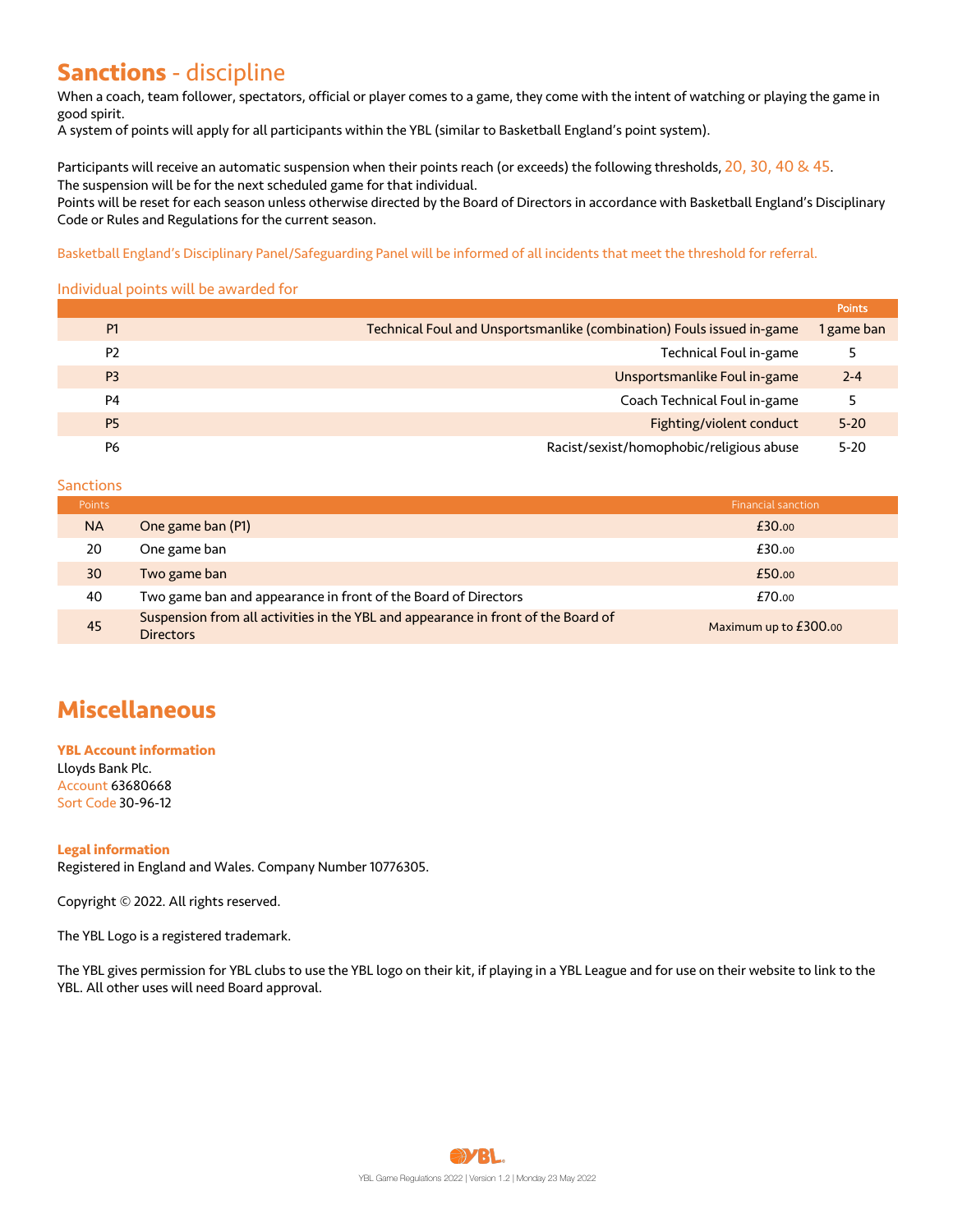## **Under 9s** Central Venue League **Addendum One**

Full YBL Game Regulations Document

| Player's age as of 31 August        |                                |                               |                                                                                 |                                   |                                                                                                |                                              |
|-------------------------------------|--------------------------------|-------------------------------|---------------------------------------------------------------------------------|-----------------------------------|------------------------------------------------------------------------------------------------|----------------------------------------------|
| 8 years old & under                 |                                | 9 & 10 years old              | 11 & 12 years old                                                               | 13 & 14 years old                 | 15 & 16 years old                                                                              | 17+ years old                                |
|                                     |                                |                               |                                                                                 |                                   |                                                                                                |                                              |
| <b>National League permissions</b>  |                                |                               |                                                                                 |                                   |                                                                                                |                                              |
| U12 JNBL                            | U14 INBL                       | U16 JNBL                      | U18 JNBL                                                                        | <b>Senior Local League</b>        | <b>Senior NBL Male</b>                                                                         | <b>Senior NBL Female</b>                     |
|                                     |                                |                               |                                                                                 |                                   |                                                                                                |                                              |
| <b>Fixture permissions</b>          |                                |                               |                                                                                 |                                   |                                                                                                |                                              |
| <b>CVL Club Hosts</b>               |                                |                               | <b>Earliest Tip</b>                                                             | <b>Notes</b><br><b>Latest Tip</b> |                                                                                                |                                              |
| Saturday or Sunday                  |                                |                               | 10:00                                                                           | 16:00                             | Tip earlier or later with prior agreement of all clubs.                                        |                                              |
| <b>Match points</b>                 |                                |                               |                                                                                 |                                   | Equipment                                                                                      |                                              |
| Win                                 | Void<br>Loss                   | Forfeit Win (F)<br>baskets    | Forfeit Loss (L)<br>baskets                                                     | <b>Game Points</b><br>(pts)       | <b>Ball Size</b>                                                                               | Ring eight                                   |
| $\overline{2}$                      | $\mathbf 0$<br>1               | 5                             | $\Omega$                                                                        | 0                                 | 5                                                                                              | 8ft                                          |
| Game play - CVLs                    |                                |                               |                                                                                 |                                   |                                                                                                |                                              |
| No. of Players on<br>Court per-team | <b>Minimum</b><br>No. in Squad | Maximum No. per<br><b>CVL</b> | <b>Half-Court Defense Rule</b><br>see definition below                          | Quarters Length                   | <b>Overtime Length</b>                                                                         | <b>Time-outs</b>                             |
| 4                                   | 8                              | 12                            | Yes<br>(10-point lead)                                                          | 5:00 minutes<br>(running clock)   | 2:00 minutes<br>(running clock)<br>except shooting fouls or discretion of the officiating team | (Second half)                                |
| Game play - player rotation         |                                |                               |                                                                                 |                                   |                                                                                                |                                              |
| Quarter 1 Players                   |                                | Quarter 2 Players             | Quarter 3 Players                                                               | Quarter 4 Players                 | Overtime                                                                                       | <b>Substitutions</b><br>see definition below |
| First 4                             |                                | Second 4                      | If you bring more than 8<br>they must play this quarter<br>otherwise a set of 4 | Any 4 not in Q3                   | Coaches' Choice                                                                                | No.                                          |
| Game play - Championship rotation   |                                |                               |                                                                                 |                                   |                                                                                                |                                              |
| <b>Quarter 1 Players</b>            | Quarter 2 Players              | Quarter 3 Players             | <b>Quarter 4 Players</b>                                                        | Overtime                          | Time-outs                                                                                      | <b>Substitutions</b><br>see definition below |
|                                     |                                |                               |                                                                                 |                                   |                                                                                                |                                              |

Set of 4 Second Set of 4 Coaches' Choice\*\* Coaches' Coaches' Coaches' Choice 1<br>Choice\*\* Coaches' Choice (Second (Second half) No. First half. Yes. Second Half \*\* bringing more than eight players, those who have yet to play must play in either 3 or 4 quarter

### Official's requirements, permissions, and payment

\* at the discretion of the hosting club

|                |         | Level A                              | Level 1 | Level 2+                                     | <b>Maximum Millage</b> | Maximum Claim          |  |
|----------------|---------|--------------------------------------|---------|----------------------------------------------|------------------------|------------------------|--|
| Referee        | $\ast$  |                                      | £15.00  | £25.00                                       | $£5.00(35p per-mile)$  | £30.00                 |  |
| Table Official | $\ast$  |                                      | £10.00  | £20.00                                       | $£5.00(35p per-mile)$  | £25.00                 |  |
| On one-court   | Minimum | with                                 |         |                                              | Or for development     | Overseen by            |  |
| Referee        | Level 2 | Level A, Level 1 or Level 2 or above |         | A Level A or Level 1 are<br>not permitted to | Level 1 with a Level   | Experienced Level 2 or |  |
| Table Official | Level 2 | Level A, Level 1 or Level 2 or above |         | officiate on their own.                      | A or Level 1           | Level 3 Official       |  |

CVL Half Court Definition When a team have obtained a 10-point lead, they MUST play half-court defence. Teams can attempt to rebound, however once the opposition has secured clear possession/control of the ball (including dribbling in their own back court), the other team MUST return into their own half and may play defence once the ball is in their defensive back court.

Substitutions are only allowed with the approval of the referees for instances of injury or player welfare. We encourage the coaches to select an appropriate like for like replacement and not chose the strongest players. If the substituted player is able to resume, they can be substituted back in at the earliest opportunity.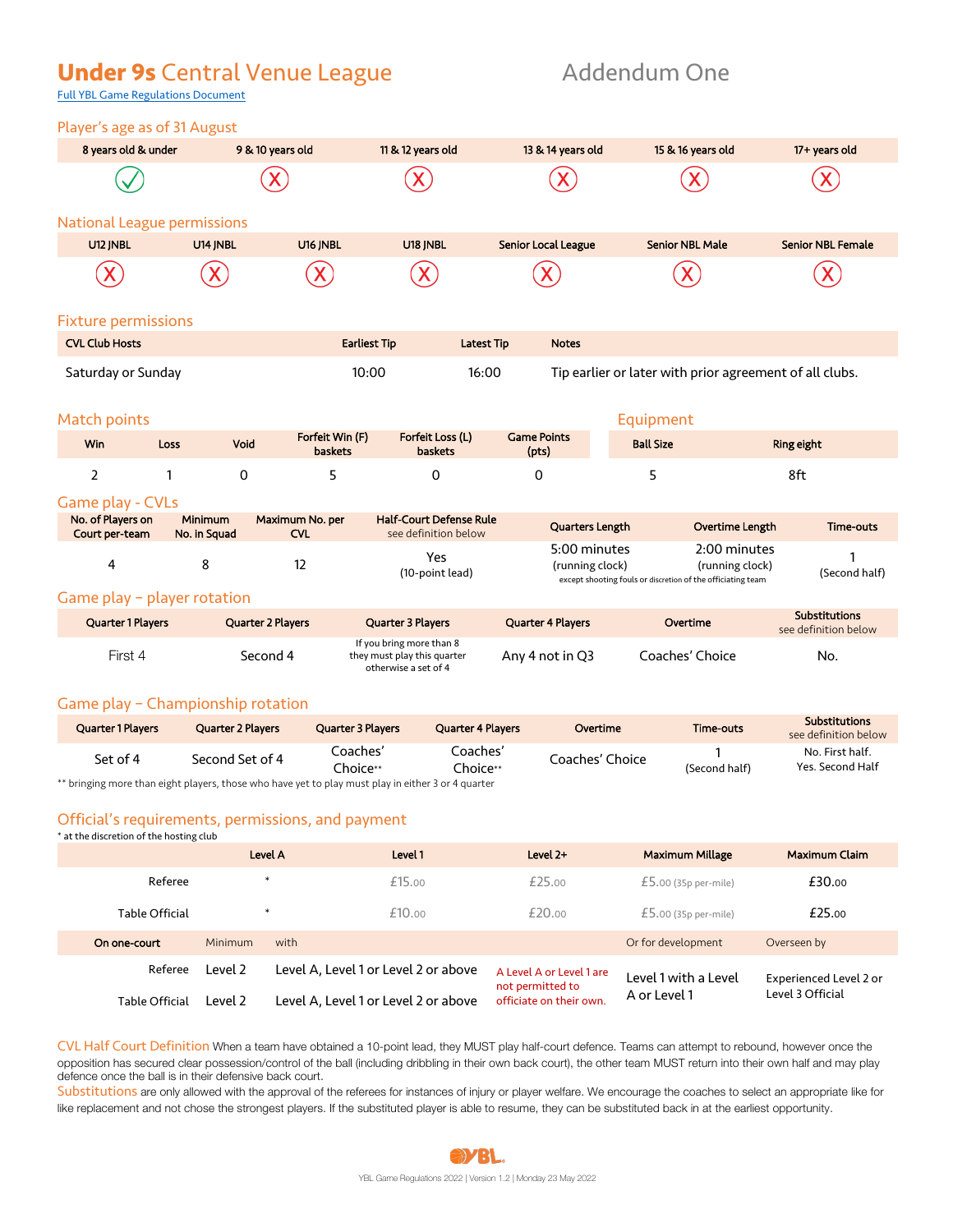## **Under 11s** Central Venue League **Addendum Two**

Full YBL Game Regulations Document

| Player's age as of 31 August                                                                    |                         |                               |                                                                                 |                                 |                                                                                                       |                                              |  |
|-------------------------------------------------------------------------------------------------|-------------------------|-------------------------------|---------------------------------------------------------------------------------|---------------------------------|-------------------------------------------------------------------------------------------------------|----------------------------------------------|--|
| 8 years old & under                                                                             |                         | 9 & 10 years old              | 11 & 12 years old                                                               | 13 & 14 years old               | 15 & 16 years old                                                                                     | 17+ years old                                |  |
|                                                                                                 |                         |                               |                                                                                 |                                 |                                                                                                       |                                              |  |
| <b>National League permissions</b>                                                              |                         |                               |                                                                                 |                                 |                                                                                                       |                                              |  |
| U12 JNBL                                                                                        | U14 JNBL                | U16 JNBL                      | U18 JNBL                                                                        | <b>Senior Local League</b>      | <b>Senior NBL Male</b>                                                                                | <b>Senior NBL Female</b>                     |  |
|                                                                                                 |                         |                               |                                                                                 |                                 |                                                                                                       |                                              |  |
| <b>Fixture permissions</b>                                                                      |                         |                               |                                                                                 |                                 |                                                                                                       |                                              |  |
| <b>CVL Club Hosts</b>                                                                           |                         |                               | <b>Earliest Tip</b><br><b>Latest Tip</b>                                        | <b>Notes</b>                    |                                                                                                       |                                              |  |
| Tip earlier or later with prior agreement of all clubs.<br>Saturday or Sunday<br>10:00<br>16:00 |                         |                               |                                                                                 |                                 |                                                                                                       |                                              |  |
| Match points                                                                                    |                         |                               |                                                                                 |                                 | Equipment                                                                                             |                                              |  |
| <b>Win</b>                                                                                      | Void<br>Loss            | Forfeit Win (F)<br>baskets    | Forfeit Loss (L)<br>baskets                                                     | <b>Game Points</b><br>(pts)     | <b>Ball Size</b>                                                                                      | <b>Ring height</b>                           |  |
| $\overline{2}$                                                                                  | $\mathbf 0$<br>1        | 5                             | $\Omega$                                                                        | 0                               | 5                                                                                                     | 8ft                                          |  |
| Game play - CVLs                                                                                |                         |                               |                                                                                 |                                 |                                                                                                       |                                              |  |
| No. of Players on<br>Court per-team                                                             | Minimum<br>No. in Squad | Maximum No. per<br><b>CVI</b> | <b>Half-Court Defense Rule</b><br>see definition below                          | Quarters Length                 | Overtime Length                                                                                       | Time-outs                                    |  |
| 4                                                                                               | 8                       | 12                            | Yes<br>(10-point lead)                                                          | 7:00 minutes<br>(running clock) | 2:00 minutes<br>(running clock)<br>except shooting fouls or at the discretion of the officiating team | (Second half)                                |  |
| Game play - player rotation                                                                     |                         |                               |                                                                                 |                                 |                                                                                                       |                                              |  |
| Quarter 1 Players                                                                               |                         | <b>Quarter 2 Players</b>      | <b>Quarter 3 Players</b>                                                        | <b>Quarter 4 Players</b>        | Overtime                                                                                              | <b>Substitutions</b><br>see definition below |  |
| First 4                                                                                         |                         | Second 4                      | If you bring more than 8<br>they must play this quarter<br>otherwise a set of 4 | Any 4 not in Q3                 | Coaches' Choice                                                                                       | No.                                          |  |

### Game play – Championship rotation

| <b>Quarter 1 Players</b>                                                                           | <b>Quarter 2 Players</b> | <b>Quarter 3 Players</b> | <b>Quarter 4 Players</b> | Overtime        | Time-outs     | <b>Substitutions</b><br>see definition below |  |  |
|----------------------------------------------------------------------------------------------------|--------------------------|--------------------------|--------------------------|-----------------|---------------|----------------------------------------------|--|--|
| Set of 4                                                                                           | Second Set of 4          | Coaches'<br>Choice**     | Coaches'<br>Choice**     | Coaches' Choice | (Second half) | No. First half.<br>Yes, Second Half          |  |  |
| ** bringing more than eight players, those who have yet to play must play in either 3 or 4 quarter |                          |                          |                          |                 |               |                                              |  |  |

Official's requirements, permissions, and payment

### \* at the discretion of the hosting club

|                |         | Level A                              | Level 1 | Level $2+$                                   | <b>Maximum Millage</b> | <b>Maximum Claim</b>   |  |
|----------------|---------|--------------------------------------|---------|----------------------------------------------|------------------------|------------------------|--|
| Referee        |         | $\ast$                               | £15.00  | £25.00                                       | $£5.00(35p per-mile)$  | £30.00                 |  |
| Table Official |         | $\ast$                               | £10.00  | £20.00                                       | $£5.00(35p per-mile)$  | £25.00                 |  |
| On one-court   | Minimum | with                                 |         |                                              | Or for development     | Overseen by            |  |
| Referee        | Level 2 | Level A. Level 1 or Level 2 or above |         | A Level A or Level 1 are<br>not permitted to | Level 1 with a Level   | Experienced Level 2 or |  |
| Table Official | Level 2 | Level A. Level 1 or Level 2 or above |         | officiate on their own.                      | A or Level 1           | Level 3 Official       |  |

CVL Half Court Definition When a team have obtained a 10-point lead, they MUST play half-court defence. Teams can attempt to rebound, however once the opposition has secured clear possession/control of the ball (including dribbling in their own back court), the other team MUST return into their own half and may play defence once the ball is in their defensive back court.

Substitutions are only allowed with the approval of the referees for instances of injury or player welfare. We encourage the coaches to select an appropriate like for like replacement and not chose the strongest players. If the substituted player is able to resume, they can be substituted back in at the earliest opportunity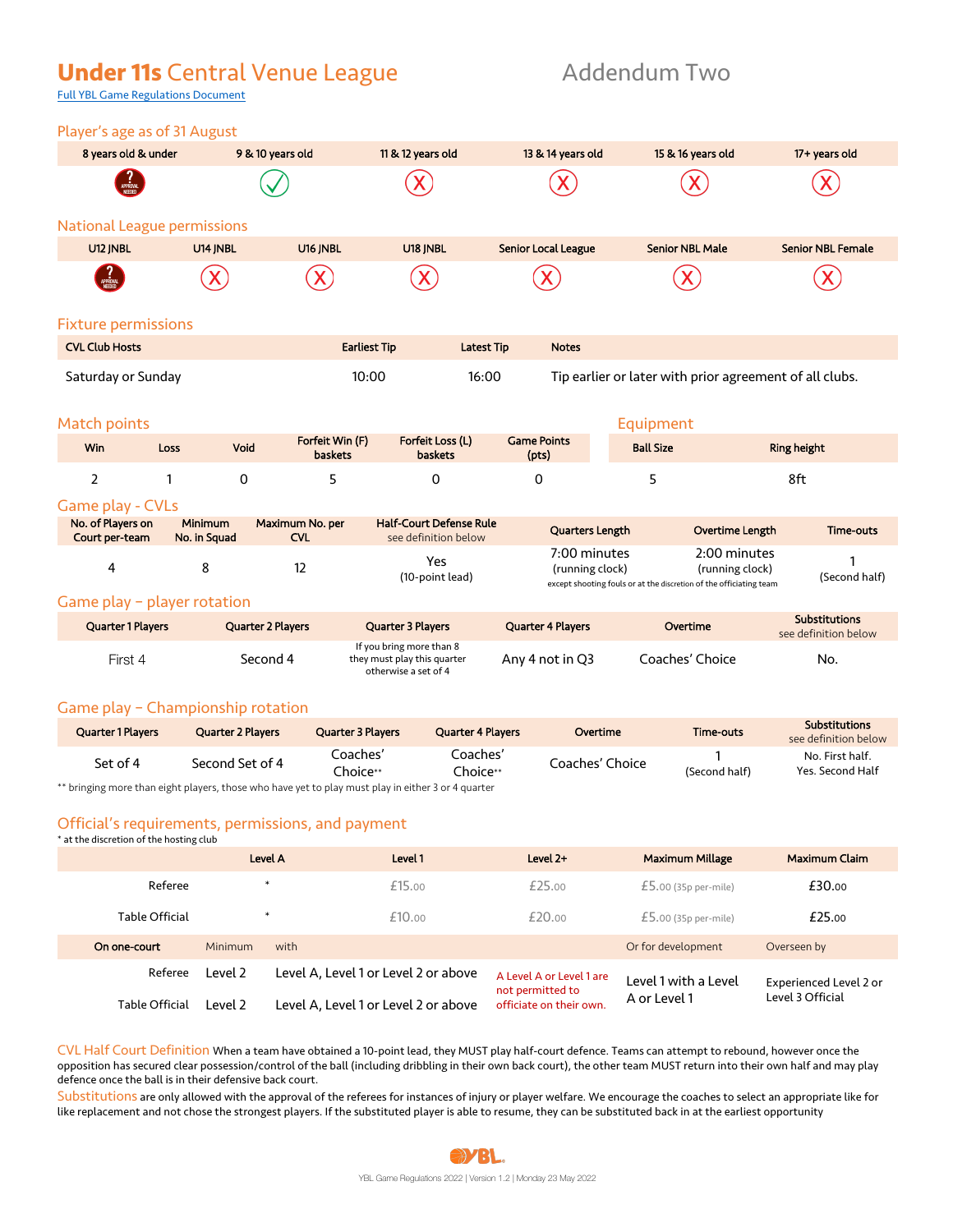## **Under 13s** Zonal Divisions Addendum Three

Full YBL Game Regulations Document

|  |  |  | Player's age as of 31 August |  |
|--|--|--|------------------------------|--|
|  |  |  |                              |  |

| Player's age as of 31 August        |                                                                                                       |                                                   |                                    |                                                                              |                                           |                                 |                          |  |  |  |
|-------------------------------------|-------------------------------------------------------------------------------------------------------|---------------------------------------------------|------------------------------------|------------------------------------------------------------------------------|-------------------------------------------|---------------------------------|--------------------------|--|--|--|
| 8 years old & under                 |                                                                                                       | 9 & 10 years old                                  | 11 & 12 years old                  | 13 & 14 years old                                                            | 15 & 16 years old                         |                                 | 17+ years old            |  |  |  |
|                                     |                                                                                                       |                                                   |                                    |                                                                              |                                           |                                 |                          |  |  |  |
| <b>National League permissions</b>  |                                                                                                       |                                                   |                                    |                                                                              |                                           |                                 |                          |  |  |  |
| U12 JNBL                            | U14 JNBL                                                                                              | U16 JNBL                                          | U18 JNBL                           | <b>Senior Local League</b>                                                   | <b>Senior NBL Male</b>                    |                                 | <b>Senior NBL Female</b> |  |  |  |
|                                     |                                                                                                       |                                                   |                                    |                                                                              |                                           |                                 |                          |  |  |  |
| <b>Fixture permissions</b>          |                                                                                                       |                                                   |                                    |                                                                              |                                           |                                 |                          |  |  |  |
| <b>Playing Day</b>                  |                                                                                                       |                                                   | <b>Earliest Tip</b>                | <b>Latest Tip</b><br><b>Notes</b>                                            |                                           |                                 |                          |  |  |  |
| Saturday or Sunday                  |                                                                                                       |                                                   | 10:00                              | 18:00                                                                        | Tip earlier with agreement of both clubs. |                                 |                          |  |  |  |
| Weekdays                            |                                                                                                       |                                                   | 18:00                              | 19:00                                                                        | With the permission of the visiting team. |                                 |                          |  |  |  |
| Match points                        |                                                                                                       |                                                   |                                    |                                                                              | Equipment                                 |                                 |                          |  |  |  |
| Win                                 | <b>Loss</b>                                                                                           | Forfeit Win (F)<br>Void<br><b>baskets</b>         | Forfeit Loss (L)<br><b>baskets</b> | <b>Game Points</b><br>(pts)                                                  | <b>Ball Size</b>                          | <b>Ball Size</b><br>(All-Girls) | <b>Basket size</b>       |  |  |  |
| 3                                   | 1                                                                                                     | 0<br>20                                           | 0                                  | 0                                                                            | 6                                         | 5                               | 10 ft.                   |  |  |  |
| Game play                           |                                                                                                       |                                                   | Half-Court Defense Rule            |                                                                              |                                           |                                 |                          |  |  |  |
| No. of Players on Court per-team    |                                                                                                       | Minimum No. in Squad                              | see definition below               |                                                                              | Quarters Length                           | Overtime Length                 | Time-outs                |  |  |  |
| 5                                   |                                                                                                       | 8                                                 | Yes<br>(20 point-lead)             |                                                                              | 10:00 minutes                             | 5:00 minutes                    | Yes                      |  |  |  |
| Game play - zone defence permission |                                                                                                       |                                                   |                                    |                                                                              |                                           |                                 |                          |  |  |  |
| Quarter 1                           |                                                                                                       | Quarter 2                                         | Quarter 3                          |                                                                              | Quarter 4                                 |                                 | Overtime                 |  |  |  |
|                                     |                                                                                                       |                                                   |                                    |                                                                              |                                           |                                 |                          |  |  |  |
|                                     |                                                                                                       | Official's requirements, permissions, and payment |                                    |                                                                              |                                           |                                 |                          |  |  |  |
|                                     |                                                                                                       |                                                   | Level 1                            | Level 2+                                                                     | Millage                                   |                                 | <b>Maximum Claim</b>     |  |  |  |
|                                     |                                                                                                       | Referee                                           | £10.00                             | £15.00                                                                       | 35p per-mile                              |                                 | £30.00                   |  |  |  |
|                                     |                                                                                                       | Table Official                                    | £7.00                              | £10.00                                                                       | 35p per-mile                              |                                 | £30.00                   |  |  |  |
| Per-Game                            | Minimum                                                                                               | with                                              |                                    |                                                                              | Or for development                        | Overseen by                     |                          |  |  |  |
| Referee                             | Level 2                                                                                               | Level A, Level 1 or Level 2 or above              |                                    | A Level A or Level 1 are<br>not permitted to officiate                       | Level 1 with a Level                      |                                 | Experienced Level 2 or   |  |  |  |
| Table Official                      | Level 2                                                                                               | Level A, Level 1 or Level 2 or above              |                                    | with another Level 1 or on<br>Level 3 Official<br>A or Level 1<br>their own. |                                           |                                 |                          |  |  |  |
|                                     | BE rules state that the minimum requirement for each fixture is two table officials and two referees. |                                                   |                                    |                                                                              |                                           |                                 |                          |  |  |  |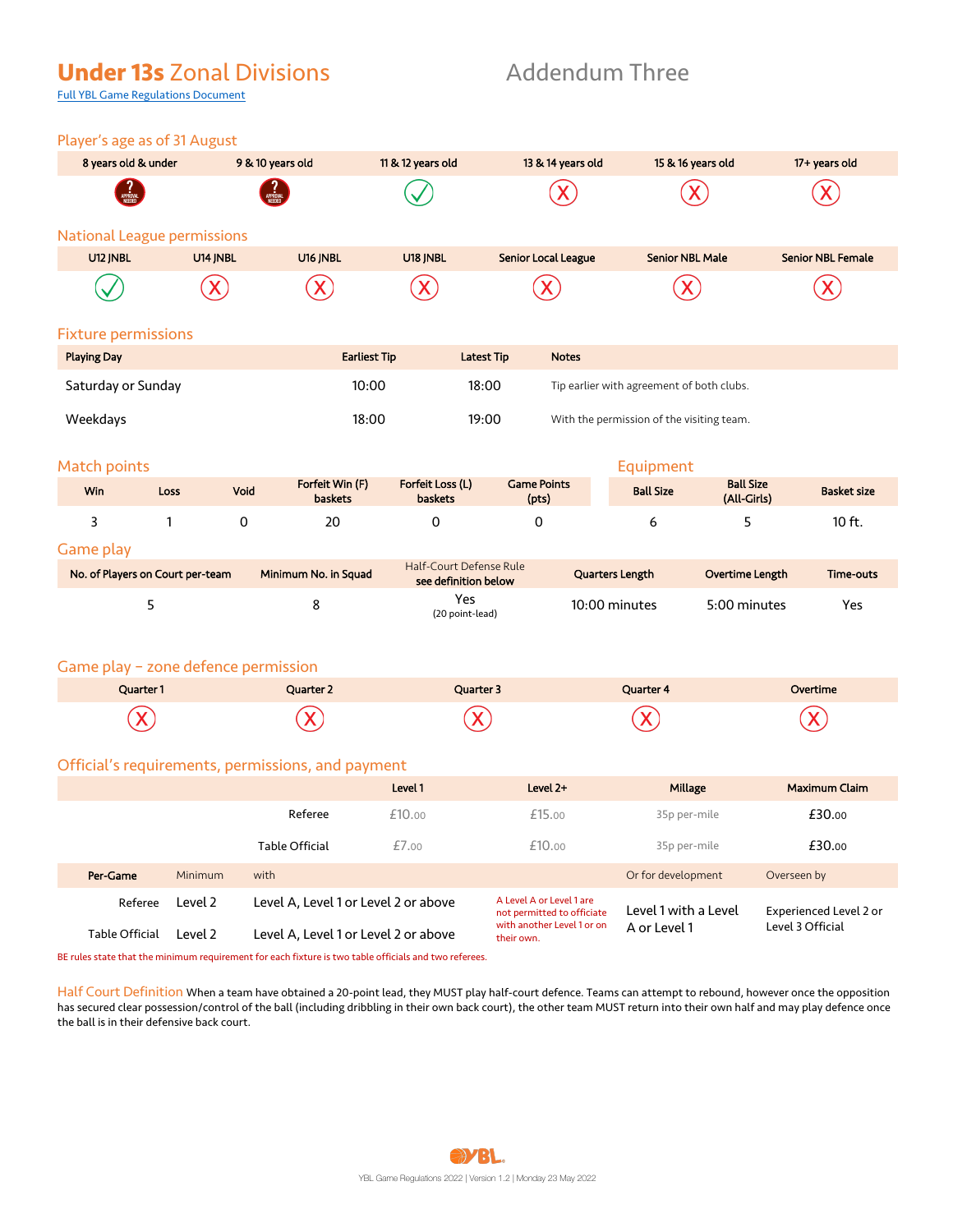## **Under 13s** All-Girls **Addendum Four**

Full YBL Game Regulations Document

### Player's age as of 31 August

| Tidyci biago do UI bi August |             |                    |                                   |                                    |                             |                                           |                          |
|------------------------------|-------------|--------------------|-----------------------------------|------------------------------------|-----------------------------|-------------------------------------------|--------------------------|
| 8 years old & under          |             | 9 & 10 years old   |                                   | 11 & 12 years old                  | 13 & 14 years old           | 15 & 16 years old                         | 17+ years old            |
| <b>PARTICULAR APPROVAL</b>   |             | APPROVAL<br>Needed |                                   |                                    |                             |                                           |                          |
| National League permissions  |             |                    |                                   |                                    |                             |                                           |                          |
| U12 JNBL                     |             | U14 JNBL           | U16 JNBL                          | U18 JNBL                           | Senior Local League         | <b>Senior NBL Male</b>                    | <b>Senior NBL Female</b> |
|                              |             | X                  |                                   |                                    |                             |                                           |                          |
| <b>Fixture permissions</b>   |             |                    |                                   |                                    |                             |                                           |                          |
| <b>Playing Day</b>           |             |                    | <b>Earliest Tip</b>               |                                    | Latest Tip<br><b>Notes</b>  |                                           |                          |
| Saturday or Sunday           |             |                    | 10:00                             |                                    | 18:00                       | Tip earlier with agreement of both clubs. |                          |
| Weekdays                     |             |                    | 18:00                             |                                    | 19:00                       | With the permission of the visiting team. |                          |
| Match points                 |             |                    |                                   |                                    |                             | Equipment                                 |                          |
| Win                          | <b>Loss</b> | Void               | Forfeit Win (F)<br><b>baskets</b> | Forfeit Loss (L)<br><b>baskets</b> | <b>Game Points</b><br>(pts) | <b>Ball Size</b>                          | <b>Basket size</b>       |

### Game play

| No. of Players on Court per-team | Minimum No. in Squad | <b>Half-Court Defense Rule</b><br>see definition below | Quarters Length | Overtime Length | Time-outs |
|----------------------------------|----------------------|--------------------------------------------------------|-----------------|-----------------|-----------|
|                                  |                      | Yes<br>(20 point-lead)                                 | 10:00 minutes   | 5:00 minutes    | Yes       |

3 1 0 20 0 0 6 10 ft.

### Game play – zone defence permission

| Quarter 1 | Quarter 2 | Quarter 3 | Quarter 4 | Overtime |
|-----------|-----------|-----------|-----------|----------|
|           |           |           |           |          |

### Official's requirements, permissions, and payment

|                |                                                 |                                      | Level 1 | Level 2+                                               | Millage              | Maximum Claim          |  |
|----------------|-------------------------------------------------|--------------------------------------|---------|--------------------------------------------------------|----------------------|------------------------|--|
|                |                                                 | Referee                              | £10.00  | £15.00                                                 | 35p per-mile         | £30.00                 |  |
|                |                                                 | Table Official                       | £7.00   | £10.00                                                 | 35p per-mile         | £30.00                 |  |
| Per-Game       | Minimum                                         | with                                 |         |                                                        | Or for development   | Overseen by            |  |
| Referee        | Level 2                                         | Level A, Level 1 or Level 2 or above |         | A Level A or Level 1 are<br>not permitted to officiate | Level 1 with a Level | Experienced Level 2 or |  |
| Table Official | Level A, Level 1 or Level 2 or above<br>Level 2 |                                      |         | with another Level 1 or on<br>their own.               | A or Level 1         | Level 3 Official       |  |

BE rules state that the minimum requirement for each fixture is two table officials and two referees.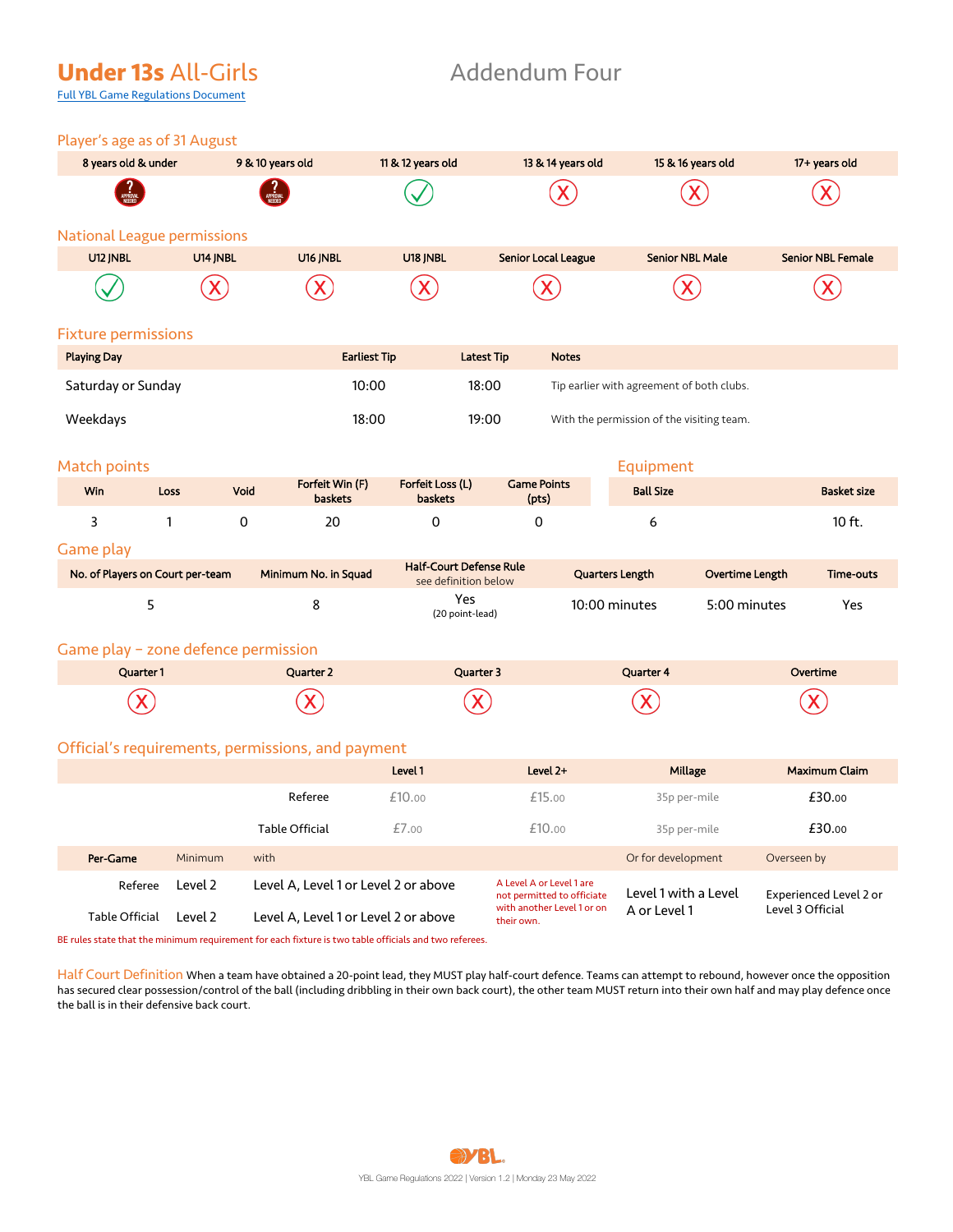## **Under 15s** Zonal Divisions **Addendum Five**

Full YBL Game Regulations Document

| Player's age as of 31 August                         |                |             |                                                   |                                    |                   |                                                        |                                           |                                 |                          |
|------------------------------------------------------|----------------|-------------|---------------------------------------------------|------------------------------------|-------------------|--------------------------------------------------------|-------------------------------------------|---------------------------------|--------------------------|
| 8 years old & under                                  |                |             | 9 & 10 years old                                  | 11 & 12 years old                  |                   | 13 & 14 years old                                      | 15 & 16 years old                         |                                 | 17+ years old            |
|                                                      |                |             |                                                   |                                    |                   |                                                        |                                           |                                 |                          |
| <b>National League permissions</b>                   |                |             |                                                   |                                    |                   |                                                        |                                           |                                 |                          |
| U12 JNBL                                             |                | U14 JNBL    | U16 JNBL                                          | U18 JNBL                           |                   | Senior Local League                                    | <b>Senior NBL Male</b>                    |                                 | <b>Senior NBL Female</b> |
|                                                      |                |             |                                                   |                                    |                   |                                                        |                                           |                                 |                          |
| <b>Fixture permissions</b>                           |                |             |                                                   |                                    |                   |                                                        |                                           |                                 |                          |
| <b>Playing Day</b>                                   |                |             | <b>Earliest Tip</b>                               |                                    | <b>Latest Tip</b> | <b>Notes</b>                                           |                                           |                                 |                          |
| Saturday or Sunday                                   |                |             | 10:00                                             |                                    | 20:00             |                                                        | Tip earlier with agreement of both clubs. |                                 |                          |
| Weekdays                                             |                |             | 18:00                                             |                                    | 20:00             |                                                        |                                           |                                 |                          |
| <b>Match points</b>                                  |                |             |                                                   |                                    |                   |                                                        | Equipment                                 |                                 |                          |
| Win                                                  | <b>Loss</b>    | Void        | Forfeit Win (F)<br><b>baskets</b>                 | Forfeit Loss (L)<br><b>baskets</b> |                   | <b>Game Points</b><br>(pts)                            | <b>Ball Size</b>                          | <b>Ball Size</b><br>(All-Girls) | <b>Basket size</b>       |
| 3                                                    | 1              | $\mathbf 0$ | 20                                                | 0                                  |                   | 0                                                      | $\overline{7}$                            | 6                               | 10 ft.                   |
| <b>Game play</b><br>No. of Players on Court per-team |                |             | Minimum No. in Squad                              | <b>Half-Court Defense Rule</b>     |                   |                                                        | Quarters Length                           | Overtime Length                 | Time-outs                |
|                                                      |                |             |                                                   | see definition below<br>Yes        |                   |                                                        |                                           |                                 |                          |
|                                                      | 5              |             | 8                                                 | (20 point-lead)                    |                   |                                                        | 10:00 minutes                             | 5:00 minutes                    | Yes                      |
| Game play - zone defence permission                  |                |             |                                                   |                                    |                   |                                                        |                                           |                                 |                          |
|                                                      | Quarter 1      |             | Quarter 2                                         |                                    | Quarter 3         |                                                        | <b>Quarter 4</b>                          |                                 | Overtime                 |
|                                                      |                |             |                                                   |                                    |                   |                                                        |                                           |                                 |                          |
|                                                      |                |             | Official's requirements, permissions, and payment |                                    |                   |                                                        |                                           |                                 |                          |
|                                                      |                |             |                                                   | Level 1                            |                   | Level 2+                                               | Millage                                   |                                 | Maximum Claim            |
|                                                      |                |             | Referee                                           | £10.00                             |                   | £15.00                                                 | 35p per-mile                              |                                 | £30.00                   |
|                                                      |                |             | Table Official                                    | £7.00                              |                   | £10.00                                                 | 35p per-mile                              |                                 | £30.00                   |
| Per-Game                                             |                | Minimum     | with                                              |                                    |                   |                                                        | Or for development                        |                                 | Overseen by              |
|                                                      | Referee        | Level 2     | Level A, Level 1 or Level 2 or above              |                                    |                   | A Level A or Level 1 are<br>not permitted to officiate | Level 1 with a Level                      |                                 | Experienced Level 2 or   |
|                                                      | Table Official | Level 2     | Level A, Level 1 or Level 2 or above              |                                    | their own.        | with another Level 1 or on                             | A or Level 1                              |                                 | Level 3 Official         |

BE rules state that the minimum requirement for each fixture is two table officials and two referees.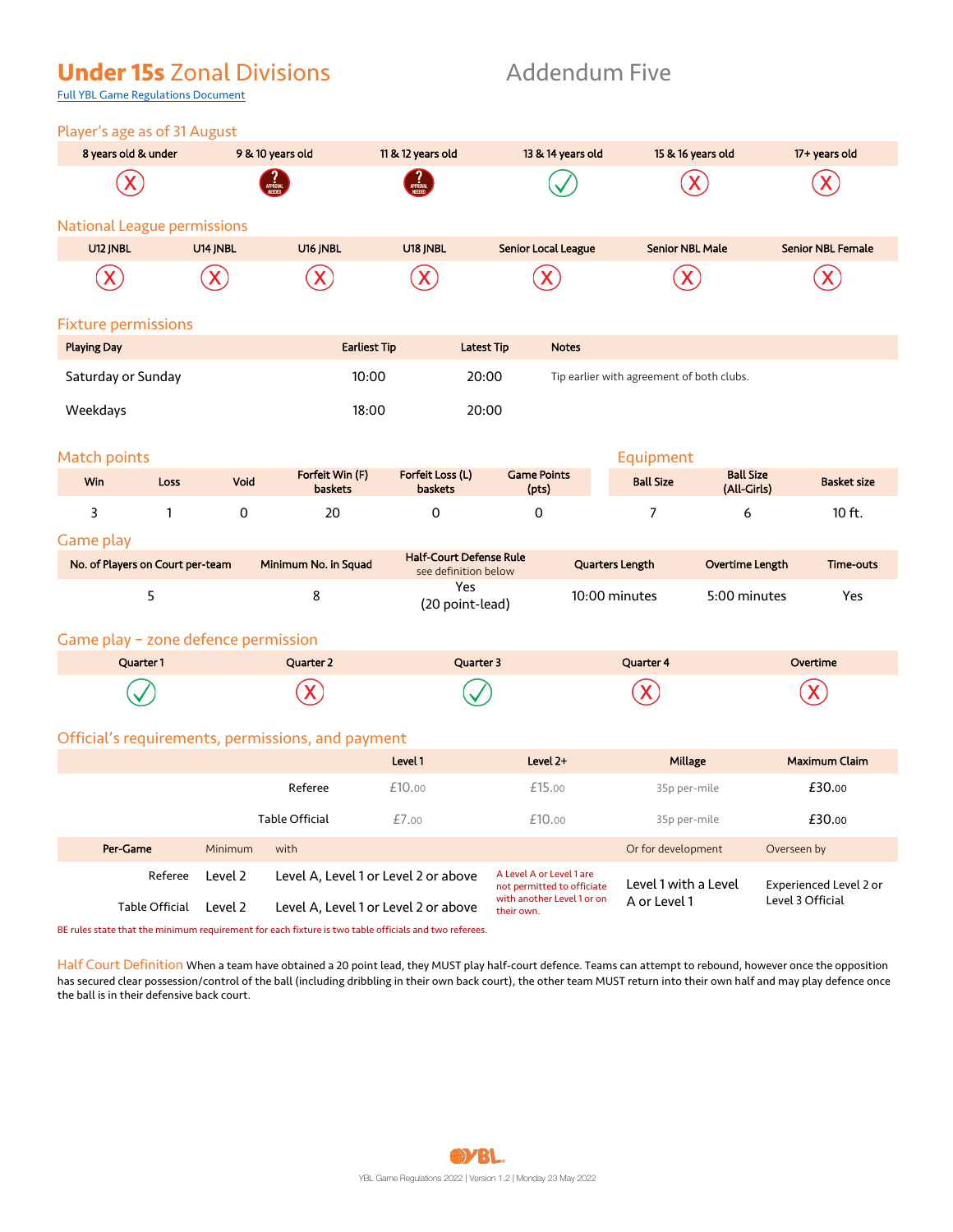## **Under 15s** All-Girls **Addendum Six**

| Player's age as of 31 August |  |
|------------------------------|--|
|------------------------------|--|

| 8 years old & under                 |              | 9 & 10 years old |                                                   | 11 & 12 years old           |                                                        | 13 & 14 years old           | 15 & 16 years old                         |                        | 17+ years old            |
|-------------------------------------|--------------|------------------|---------------------------------------------------|-----------------------------|--------------------------------------------------------|-----------------------------|-------------------------------------------|------------------------|--------------------------|
|                                     |              |                  |                                                   |                             |                                                        |                             |                                           |                        | $\overline{\mathsf{X}}$  |
| <b>National League permissions</b>  |              |                  |                                                   |                             |                                                        |                             |                                           |                        |                          |
| U12 JNBL                            |              | U14 JNBL         | U16 JNBL                                          | U18 JNBL                    |                                                        | Senior Local League         | <b>Senior NBL Male</b>                    |                        | <b>Senior NBL Female</b> |
|                                     |              |                  |                                                   |                             |                                                        |                             |                                           |                        |                          |
| <b>Fixture permissions</b>          |              |                  |                                                   |                             |                                                        |                             |                                           |                        |                          |
| <b>Playing Day</b>                  |              |                  | <b>Earliest Tip</b>                               |                             | <b>Latest Tip</b>                                      | <b>Notes</b>                |                                           |                        |                          |
| Saturday or Sunday                  |              |                  | 10:00                                             |                             | 20:00                                                  |                             | Tip earlier with agreement of both clubs. |                        |                          |
| Weekdays                            |              |                  | 18:00                                             |                             | 20:00                                                  |                             |                                           |                        |                          |
|                                     |              |                  |                                                   |                             |                                                        |                             |                                           |                        |                          |
| Match points                        |              |                  |                                                   |                             |                                                        |                             | Equipment                                 |                        |                          |
| Win                                 | <b>Loss</b>  | Void             | Forfeit Win (F)<br><b>baskets</b>                 | Forfeit Loss (L)<br>baskets |                                                        | <b>Game Points</b><br>(pts) |                                           | <b>Ball Size</b>       | <b>Basket size</b>       |
| 3                                   | $\mathbf{1}$ | 0                | 20                                                | 0                           |                                                        | 0                           |                                           | 6                      | 10 ft.                   |
| Game play                           |              |                  |                                                   |                             |                                                        |                             |                                           |                        |                          |
| No. of Players on Court per-team    |              |                  | Minimum No. in Squad                              |                             | <b>Half-Court Defense Rule</b><br>see definition below |                             | Quarters Length                           | <b>Overtime Length</b> | <b>Time-outs</b>         |
|                                     | 5            |                  | 8                                                 |                             | Yes<br>(20 point-lead)                                 |                             | 10:00 minutes                             | 5:00 minutes           | Yes                      |
| Game play - zone defence permission |              |                  |                                                   |                             |                                                        |                             |                                           |                        |                          |
|                                     | Quarter 1    |                  | Quarter 2                                         |                             | Quarter 3                                              |                             | Quarter 4                                 |                        | Overtime                 |
|                                     |              |                  |                                                   |                             |                                                        |                             |                                           |                        |                          |
|                                     |              |                  |                                                   |                             |                                                        |                             |                                           |                        |                          |
|                                     |              |                  | Official's requirements, permissions, and payment | Level 1                     |                                                        | Level 2+                    | Millage                                   |                        | <b>Maximum Claim</b>     |
|                                     |              |                  | Referee                                           | £10.00                      |                                                        | £15.00                      | 35p per-mile                              |                        | £30.00                   |
|                                     |              |                  |                                                   |                             |                                                        |                             |                                           |                        |                          |
|                                     |              |                  | Table Official                                    | £7.00                       |                                                        | £10.00                      | 35p per-mile                              |                        | £30.00                   |

| Per-Game       | Minimum | with                                 |                                                        | Or for development   | Overseen by                   |
|----------------|---------|--------------------------------------|--------------------------------------------------------|----------------------|-------------------------------|
| Referee        | Level 2 | Level A, Level 1 or Level 2 or above | A Level A or Level 1 are<br>not permitted to officiate | Level 1 with a Level | <b>Experienced Level 2 or</b> |
| Table Official | Level 2 | Level A, Level 1 or Level 2 or above | with another Level 1 or on<br>their own.               | A or Level 1         | Level 3 Official              |

BE rules state that the minimum requirement for each fixture is two table officials and two referees.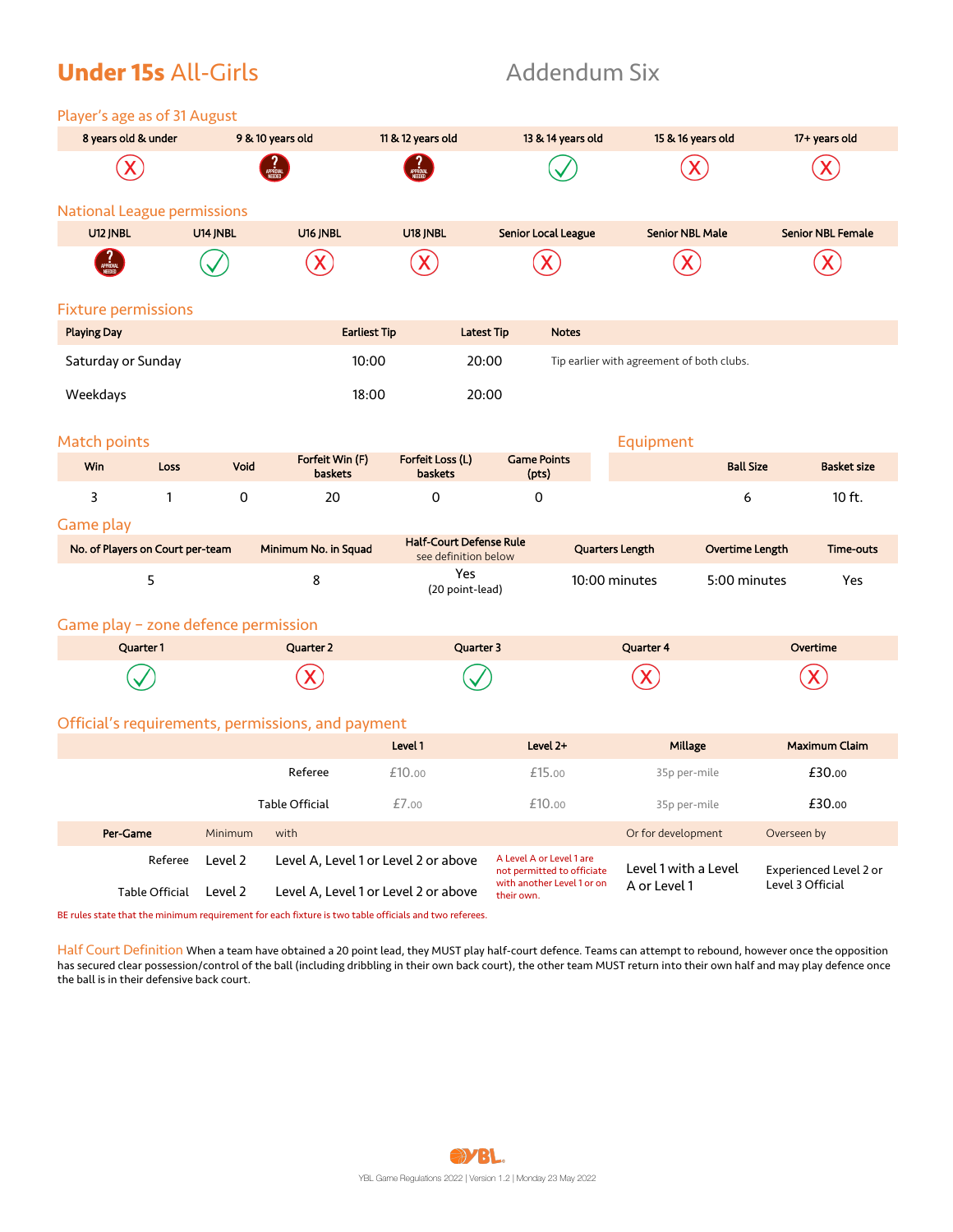## **Under 15s** Primis Divisions **Addendum Seven**

Full YBL Game Regulations Document

|                    | 8 years old & under                 |          | 9 & 10 years old                                  | 11 & 12 years old              |                   | 13 & 14 years old                                     |                                           | 15 & 16 years old      | 17+ years old            |
|--------------------|-------------------------------------|----------|---------------------------------------------------|--------------------------------|-------------------|-------------------------------------------------------|-------------------------------------------|------------------------|--------------------------|
|                    |                                     |          |                                                   |                                |                   |                                                       |                                           |                        |                          |
|                    | <b>National League permissions</b>  |          |                                                   |                                |                   |                                                       |                                           |                        |                          |
| U12 JNBL           |                                     | U14 JNBL | U16 JNBL                                          | U18 JNBL                       |                   | <b>Senior Local League</b>                            | <b>Senior NBL Male</b>                    |                        | <b>Senior NBL Female</b> |
|                    |                                     |          |                                                   |                                |                   |                                                       |                                           |                        |                          |
|                    | <b>Fixture permissions</b>          |          |                                                   |                                |                   |                                                       |                                           |                        |                          |
| <b>Playing Day</b> |                                     |          | <b>Earliest Tip</b>                               |                                | <b>Latest Tip</b> | <b>Notes</b>                                          |                                           |                        |                          |
|                    | Saturday or Sunday                  |          |                                                   | 10:00                          | 20:00             |                                                       | Tip earlier with agreement of both clubs. |                        |                          |
| Weekdays           |                                     |          | 18:00                                             |                                | 20:00             |                                                       |                                           |                        |                          |
|                    |                                     |          |                                                   |                                |                   |                                                       |                                           |                        |                          |
| Match points       |                                     |          |                                                   |                                |                   |                                                       | Equipment                                 |                        |                          |
| Win                | Loss                                | Void     | Forfeit Win (F)<br><b>baskets</b>                 | Forfeit Loss (L)<br>baskets    |                   | <b>Game Points</b><br>(pts)                           | <b>Ball Size</b>                          |                        | <b>Basket size</b>       |
| 3                  | $\mathbf{1}$                        | 0        | 20                                                | $\Omega$                       |                   | 0                                                     | $\overline{7}$                            |                        | 10 ft.                   |
| Game play          |                                     |          |                                                   |                                |                   |                                                       |                                           |                        |                          |
|                    | No. of Players on Court per-team    |          | Minimum No. in Squad                              | <b>Half-Court Defense Rule</b> |                   |                                                       | Quarters Length                           | <b>Overtime Length</b> | Time-outs                |
|                    | 5                                   |          | 8                                                 | <b>No</b>                      |                   |                                                       | 10:00 minutes                             | 5:00 minutes           | Yes                      |
|                    |                                     |          |                                                   |                                |                   |                                                       |                                           |                        |                          |
|                    | Game play - zone defence permission |          |                                                   |                                |                   |                                                       |                                           |                        |                          |
|                    | Quarter 1                           |          | Quarter 2                                         |                                | Quarter 3         |                                                       | Quarter 4                                 |                        | Overtime                 |
|                    |                                     |          |                                                   |                                |                   |                                                       |                                           |                        |                          |
|                    |                                     |          | Official's requirements, permissions, and payment |                                |                   |                                                       |                                           |                        |                          |
|                    |                                     |          |                                                   | Level 1                        |                   | Level 2+                                              | Millage                                   |                        | <b>Maximum Claim</b>     |
|                    |                                     |          | Referee                                           | £10.00                         |                   | £15.00                                                | 35p per-mile                              |                        | £30.00                   |
|                    |                                     |          | Table Official                                    | £7.00                          |                   | £10.00                                                | 35p per-mile                              |                        | £30.00                   |
|                    | Per-Game                            | Minimum  | with                                              |                                |                   |                                                       | Or for development                        |                        | Overseen by              |
|                    | Referee                             | Level 2  | Level 1 or Level 2 or above                       |                                |                   | Level 1 are not permitted                             |                                           |                        |                          |
|                    | Table Official                      | Level 2  | Level 1 or Level 2 or above                       |                                |                   | to officiate with another<br>Level 1 or on their own. |                                           |                        |                          |
|                    |                                     |          |                                                   |                                |                   |                                                       |                                           |                        |                          |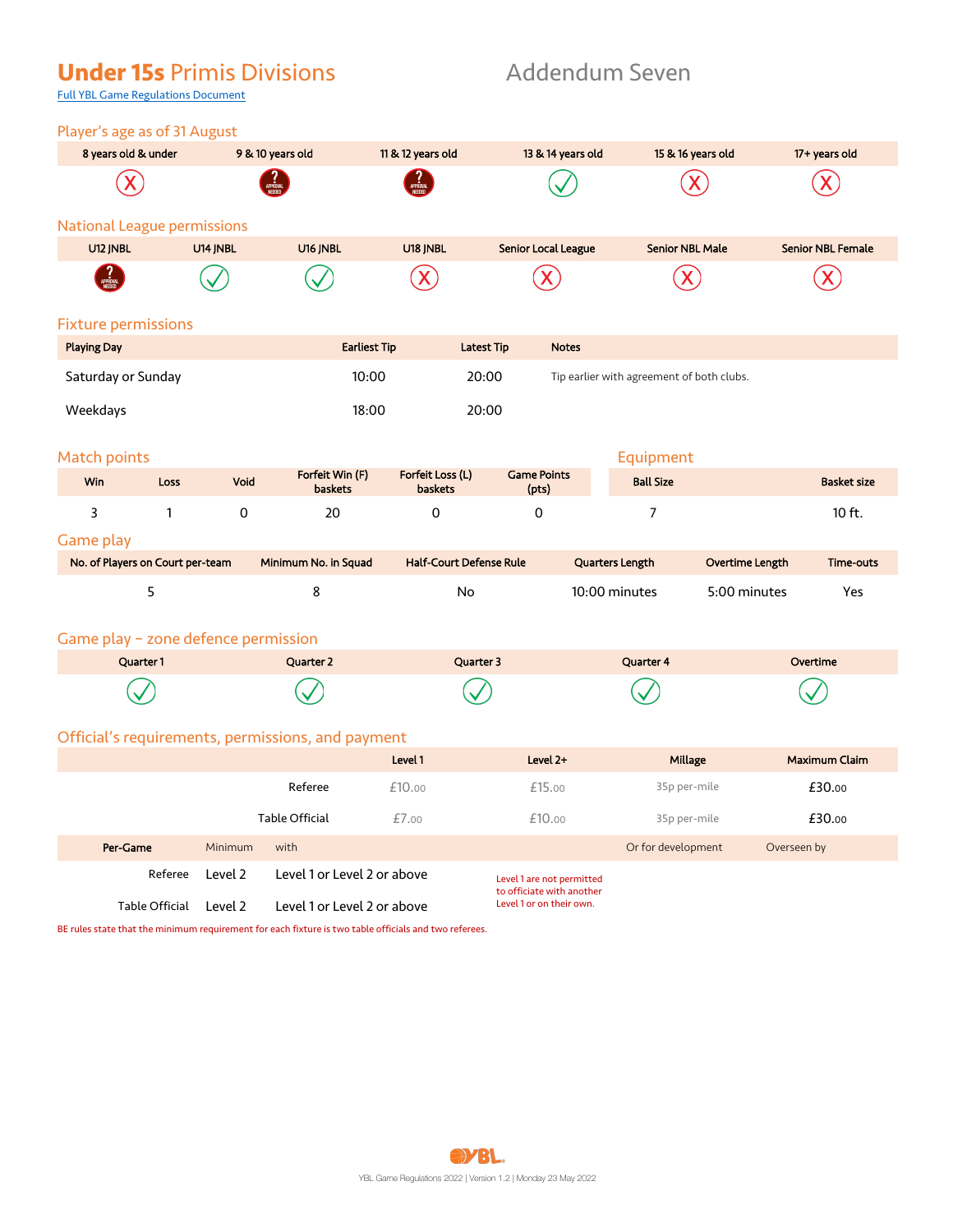## **Under 17s** Zonal Divisions **Addendum Eight**

Full YBL Game Regulations Document

| $\frac{1}{2}$ and $\frac{1}{2}$ and $\frac{1}{2}$ and $\frac{1}{2}$ and $\frac{1}{2}$ and $\frac{1}{2}$ and $\frac{1}{2}$ |                  |          |                         |                                |                        |                          |
|---------------------------------------------------------------------------------------------------------------------------|------------------|----------|-------------------------|--------------------------------|------------------------|--------------------------|
| 8 years old & under                                                                                                       | 9 & 10 years old |          | 11 & 12 years old       | 13 & 14 years old              | 15 & 16 years old      | 17+ years old            |
|                                                                                                                           |                  |          | <b>PARA</b><br>APPROVAL | <b>2</b><br>Approval<br>NEEDED |                        |                          |
| National League permissions                                                                                               |                  |          |                         |                                |                        |                          |
| U12 JNBL                                                                                                                  | U14 JNBL         | U16 JNBL | U18 JNBL                | <b>Senior Local League</b>     | <b>Senior NBL Male</b> | <b>Senior NBL Female</b> |
| X                                                                                                                         | X                |          |                         |                                |                        |                          |
|                                                                                                                           |                  |          |                         |                                |                        |                          |

### Fixture permissions

| <b>Playing Day</b> | <b>Earliest Tip</b> | <b>Latest Tip</b> | <b>Notes</b>                              |
|--------------------|---------------------|-------------------|-------------------------------------------|
| Saturday or Sunday | 10:00               | 20:00             | Tip earlier with agreement of both clubs. |
| Weekdays           | 18:00               | 20:00             |                                           |

### Match points **Equipment** Equipment

| <b>Win</b> | Loss | Void | Forfeit Win (F)<br>Forfeit Loss (L)<br><b>Game Points</b><br>(pts)<br><b>baskets</b><br>baskets |  | _______.__<br><b>Ball Size</b> | <b>Basket size</b> |        |
|------------|------|------|-------------------------------------------------------------------------------------------------|--|--------------------------------|--------------------|--------|
|            |      |      | 20                                                                                              |  |                                |                    | 10 ft. |

### Game play

| No. of Players on Court per-team | Minimum No. in Squad | <b>Half-Court Defense Rule</b><br>see definition below | Quarters Length | Overtime Length | Time-outs |
|----------------------------------|----------------------|--------------------------------------------------------|-----------------|-----------------|-----------|
|                                  |                      | Yes<br>(20 point-lead)                                 | 10:00 minutes   | 5:00 minutes    | Yes       |

### Game play – zone defence permission

| Quarter 1 | Quarter 2 | Quarter 3 | Quarter 4 | Overtime |
|-----------|-----------|-----------|-----------|----------|
|           |           |           |           |          |

### Official's requirements, permissions, and payment

|                |                |                             | Level 1                     | Level 2+                                               | Millage            | <b>Maximum Claim</b> |  |
|----------------|----------------|-----------------------------|-----------------------------|--------------------------------------------------------|--------------------|----------------------|--|
|                |                | Referee                     | £10.00                      | £15.00                                                 | 35p per-mile       | £30.00               |  |
|                | Table Official |                             | £7.00                       | £10.00                                                 | 35p per-mile       | £30.00               |  |
| Per-Game       | Minimum        | with                        |                             |                                                        | Or for development | Overseen by          |  |
| Referee        | Level 2        |                             | Level 1 or Level 2 or above | A Level A or Level 1 are<br>not permitted to officiate |                    |                      |  |
| Table Official | Level 2        | Level 1 or Level 2 or above |                             | with another Level 1 or on<br>their own.               |                    |                      |  |

BE rules state that the minimum requirement for each fixture is two table officials and two referees.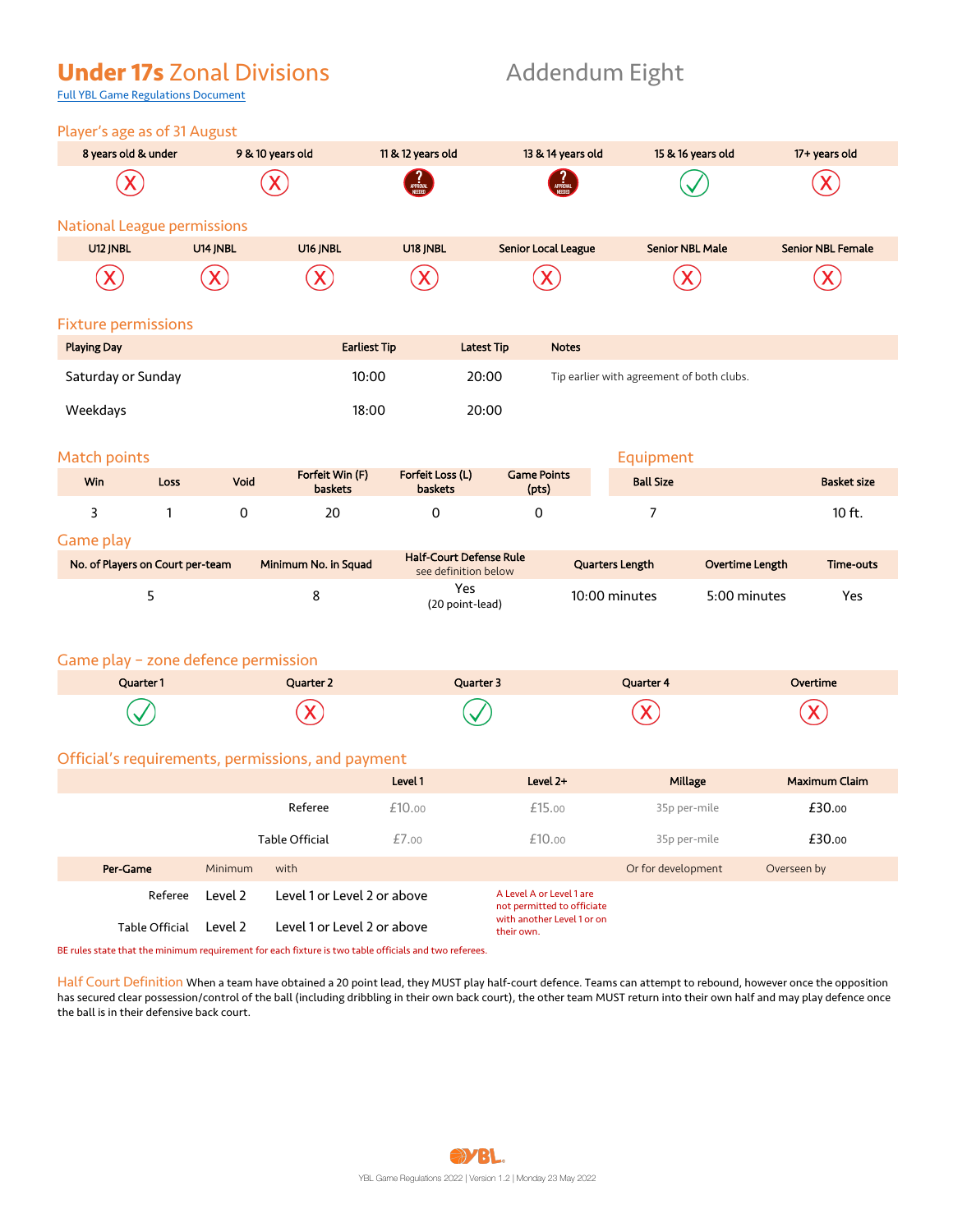## **Under 17s** All-Girls **Addendum Nine**

Player's age as of 31 August

| 8 years old & under                 |                |          | 9 & 10 years old                                                                                                                     | 11 & 12 years old                                      |                   | 13 & 14 years old                                                                    |                                           | 15 & 16 years old | 17+ years old            |
|-------------------------------------|----------------|----------|--------------------------------------------------------------------------------------------------------------------------------------|--------------------------------------------------------|-------------------|--------------------------------------------------------------------------------------|-------------------------------------------|-------------------|--------------------------|
|                                     |                |          |                                                                                                                                      |                                                        |                   |                                                                                      |                                           |                   |                          |
| <b>National League permissions</b>  |                |          |                                                                                                                                      |                                                        |                   |                                                                                      |                                           |                   |                          |
| U12 JNBL                            |                | U14 JNBL | U16 JNBL                                                                                                                             | U18 JNBL                                               |                   | <b>Senior Local League</b>                                                           | <b>Senior NBL Male</b>                    |                   | <b>Senior NBL Female</b> |
|                                     |                |          |                                                                                                                                      |                                                        |                   |                                                                                      |                                           |                   |                          |
| <b>Fixture permissions</b>          |                |          |                                                                                                                                      |                                                        |                   |                                                                                      |                                           |                   |                          |
| <b>Playing Day</b>                  |                |          | <b>Earliest Tip</b>                                                                                                                  |                                                        | <b>Latest Tip</b> | <b>Notes</b>                                                                         |                                           |                   |                          |
| Saturday or Sunday                  |                |          | 10:00                                                                                                                                |                                                        | 20:00             |                                                                                      | Tip earlier with agreement of both clubs. |                   |                          |
| Weekdays                            |                |          | 18:00                                                                                                                                |                                                        | 20:00             |                                                                                      |                                           |                   |                          |
| Match points                        |                |          |                                                                                                                                      |                                                        |                   |                                                                                      | Equipment                                 |                   |                          |
| Win                                 | Loss           | Void     | Forfeit Win (F)<br>baskets                                                                                                           | Forfeit Loss (L)<br>baskets                            |                   | <b>Game Points</b><br>(pts)                                                          | <b>Ball Size</b>                          |                   | <b>Basket size</b>       |
| 3                                   | 1              | 0        | 20                                                                                                                                   | 0                                                      |                   | 0                                                                                    | 7                                         |                   | 10 ft.                   |
| Game play                           |                |          |                                                                                                                                      |                                                        |                   |                                                                                      |                                           |                   |                          |
| No. of Players on Court per-team    |                |          | Minimum No. in Squad                                                                                                                 | <b>Half-Court Defense Rule</b><br>see definition below |                   |                                                                                      | Quarters Length                           | Overtime Length   | Time-outs                |
|                                     | 5              |          | 8                                                                                                                                    | Yes<br>(20 point-lead)                                 |                   |                                                                                      | 10:00 minutes                             | 5:00 minutes      | Yes                      |
| Game play - zone defence permission |                |          |                                                                                                                                      |                                                        |                   |                                                                                      |                                           |                   |                          |
|                                     | Quarter 1      |          | Quarter 2                                                                                                                            | Quarter 3                                              |                   |                                                                                      | Quarter 4                                 |                   | Overtime                 |
|                                     |                |          |                                                                                                                                      |                                                        |                   |                                                                                      |                                           |                   |                          |
|                                     |                |          | Official's requirements, permissions, and payment                                                                                    |                                                        |                   |                                                                                      |                                           |                   |                          |
|                                     |                |          |                                                                                                                                      | Level 1                                                |                   | Level 2+                                                                             | Millage                                   |                   | <b>Maximum Claim</b>     |
|                                     |                |          | Referee                                                                                                                              | £10.00                                                 |                   | £15.00                                                                               | 35p per-mile                              |                   | £30.00                   |
|                                     |                |          | Table Official                                                                                                                       | £7.00                                                  |                   | £10.00                                                                               | 35p per-mile                              |                   | £30.00                   |
| Per-Game                            |                | Minimum  | with                                                                                                                                 |                                                        |                   |                                                                                      | Or for development                        |                   | Overseen by              |
|                                     | Referee        | Level 2  | Level 1 or Level 2 or above                                                                                                          |                                                        |                   | A Level A or Level 1 are<br>not permitted to officiate<br>with another Level 1 or on |                                           |                   |                          |
|                                     | Table Official | Level 2  | Level 1 or Level 2 or above<br>BE rules state that the minimum requirement for each fixture is two table officials and two referees. |                                                        | their own.        |                                                                                      |                                           |                   |                          |
|                                     |                |          |                                                                                                                                      |                                                        |                   |                                                                                      |                                           |                   |                          |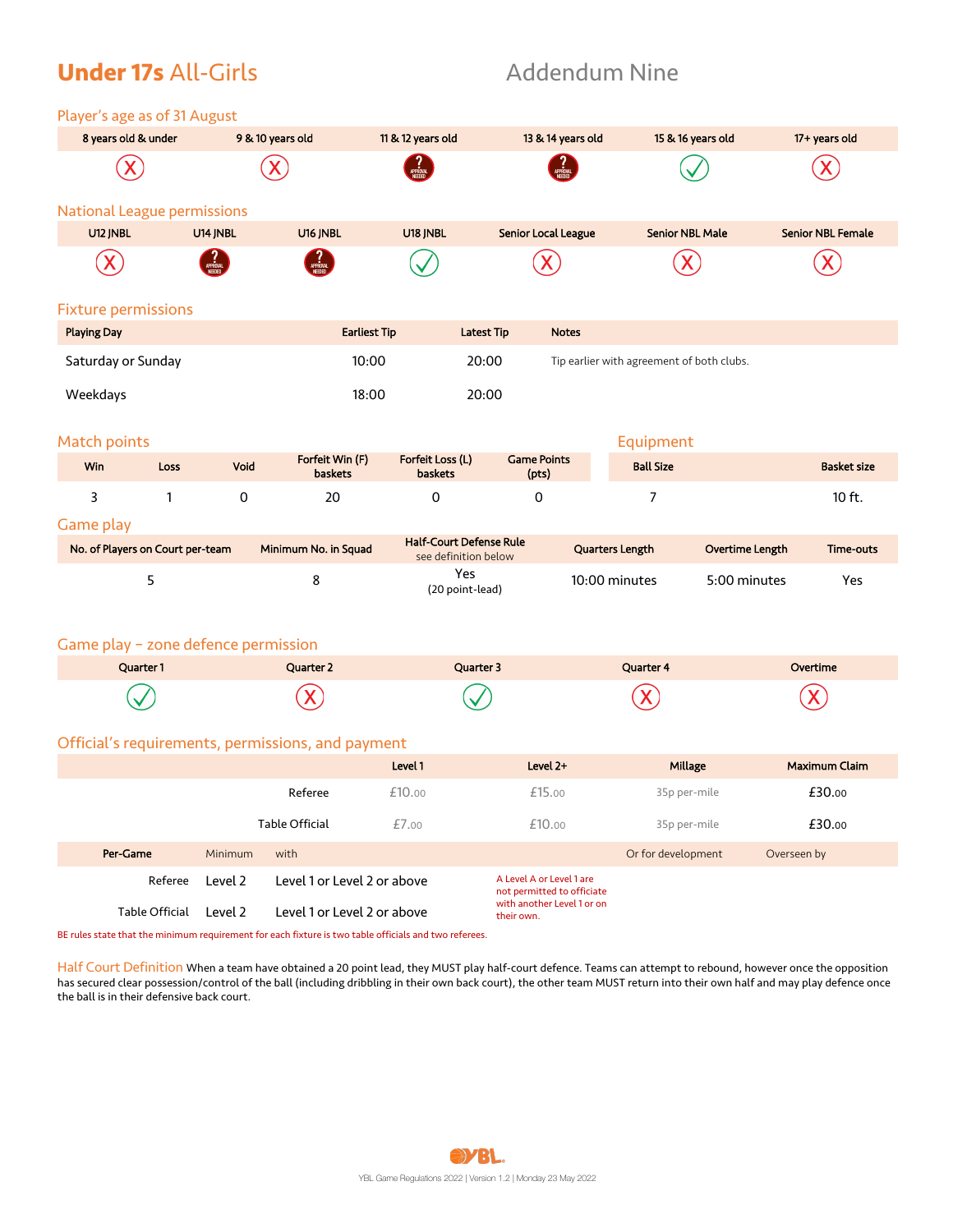## **Under 17s** Primis Divisions Addendum Ten

## Full YBL Game Regulations Document

| Player's age as of 31 August        |                                     |                                   |                                |                             |                   |                                           |                 |                          |
|-------------------------------------|-------------------------------------|-----------------------------------|--------------------------------|-----------------------------|-------------------|-------------------------------------------|-----------------|--------------------------|
| 8 years old & under                 |                                     | 9 & 10 years old                  | 11 & 12 years old              |                             | 13 & 14 years old | 15 & 16 years old                         |                 | 17+ years old            |
|                                     |                                     |                                   |                                |                             |                   |                                           |                 |                          |
| <b>National League permissions</b>  |                                     |                                   |                                |                             |                   |                                           |                 |                          |
| U12 JNBL                            | U14 JNBL                            | U16 JNBL                          | U18 JNBL                       | <b>Senior Local League</b>  |                   | <b>Senior NBL Male</b>                    |                 | <b>Senior NBL Female</b> |
|                                     |                                     |                                   |                                |                             |                   |                                           |                 |                          |
| <b>Fixture permissions</b>          |                                     |                                   |                                |                             |                   |                                           |                 |                          |
| <b>Playing Day</b>                  |                                     | <b>Earliest Tip</b>               |                                | <b>Latest Tip</b>           | <b>Notes</b>      |                                           |                 |                          |
| Saturday or Sunday                  |                                     | 10:00                             |                                | 20:00                       |                   | Tip earlier with agreement of both clubs. |                 |                          |
| Weekdays                            |                                     | 18:00                             |                                | 20:00                       |                   |                                           |                 |                          |
| <b>Match points</b>                 |                                     |                                   |                                |                             |                   | Equipment                                 |                 |                          |
| Win                                 | Void<br>Loss                        | Forfeit Win (F)<br><b>baskets</b> | Forfeit Loss (L)<br>baskets    | <b>Game Points</b><br>(pts) |                   | <b>Ball Size</b>                          |                 | <b>Basket size</b>       |
| 3                                   | $\mathsf{O}\xspace$<br>$\mathbf{1}$ | 20                                | $\mathbf 0$                    | $\mathbf 0$                 |                   | 7                                         |                 | 10 ft.                   |
| Game play                           |                                     |                                   |                                |                             |                   |                                           |                 |                          |
| No. of Players on Court per-team    |                                     | Minimum No. in Squad              | <b>Half-Court Defense Rule</b> |                             |                   | Quarters Length                           | Overtime Length | Time-outs                |
| 5                                   |                                     | 8                                 | <b>No</b>                      |                             |                   | 10:00 minutes                             | 5:00 minutes    | Yes                      |
| Game play - zone defence permission |                                     |                                   |                                |                             |                   |                                           |                 |                          |
| Quarter 1                           |                                     | Quarter 2                         |                                | Quarter 3                   |                   | Quarter 4                                 |                 | Overtime                 |
|                                     |                                     |                                   |                                |                             |                   |                                           |                 |                          |

### Official's requirements, permissions, and payment

|                |                |                | Level 1                     | Level 2+                                               | Millage            | <b>Maximum Claim</b> |
|----------------|----------------|----------------|-----------------------------|--------------------------------------------------------|--------------------|----------------------|
|                |                | Referee        | £10.00                      | £15.00                                                 | 35p per-mile       | £30.00               |
|                |                | Table Official | £7.00                       | £10.00                                                 | 35p per-mile       | £30.00               |
| Per-Game       | <b>Minimum</b> | with           |                             |                                                        | Or for development | Overseen by          |
| Referee        | Level 2        |                | Level 1 or Level 2 or above | A Level A or Level 1 are<br>not permitted to officiate |                    |                      |
| Table Official | Level 2        |                | Level 1 or Level 2 or above | with another Level 1 or on<br>their own.               |                    |                      |

BE rules state that the minimum requirement for each fixture is two table officials and two referees.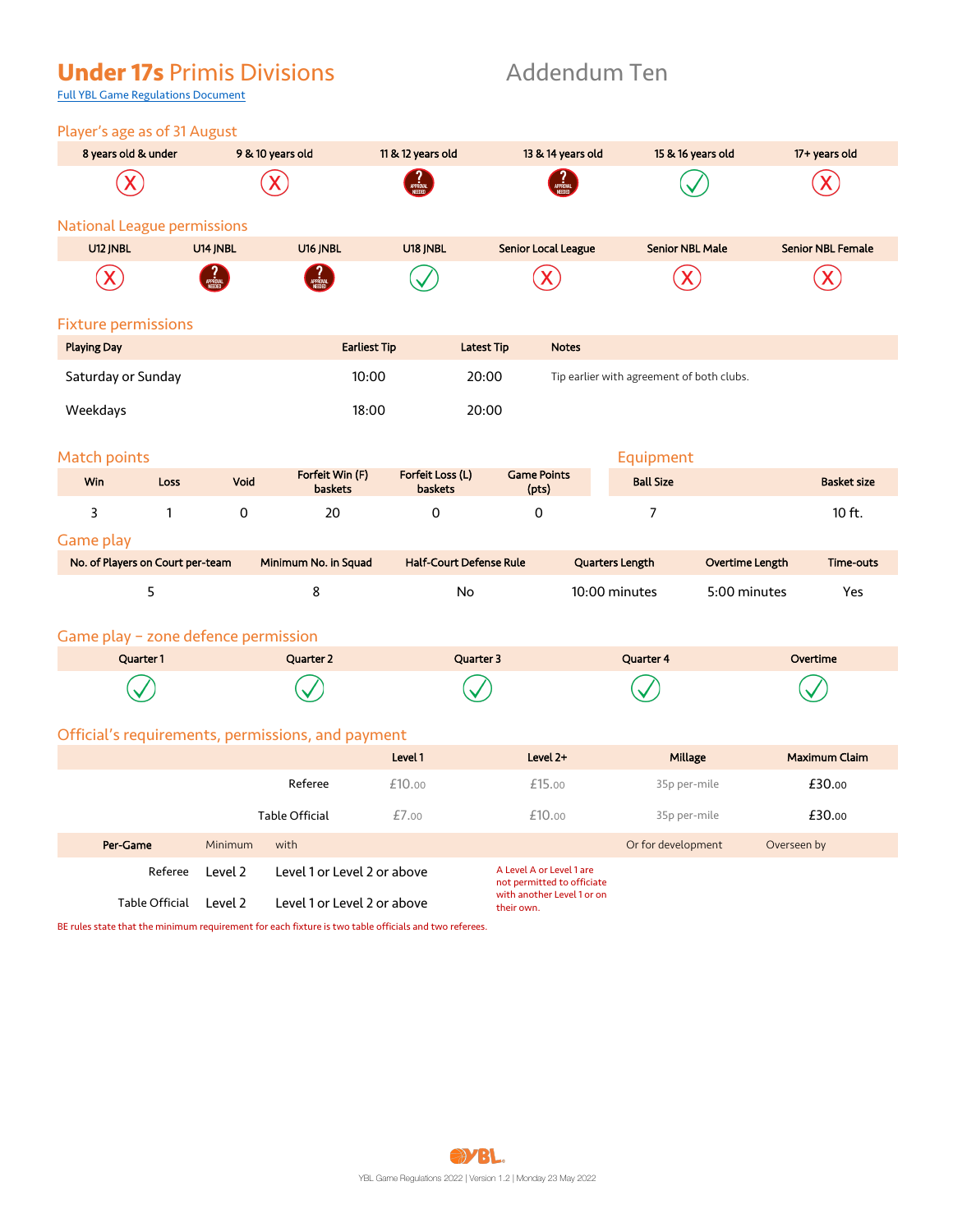## **Senior** Zonal Divisions (Women2 & Men2) Addendum Eleven

Full YBL Game Regulations Document

| 8 years old & under<br>9 & 10 years old<br>11 & 12 years old<br>13 & 14 years old<br>15 & 16 years old<br><b>National League permissions</b><br>U12 JNBL<br>U14 JNBL<br>U16 JNBL<br>U18 JNBL<br><b>Senior Local League</b><br><b>Senior NBL Male</b><br>$\frac{2}{\frac{2}{\frac{2}{\pi}}}\$<br><b>Fixture permissions</b><br><b>Playing Day</b><br><b>Notes</b><br><b>Earliest Tip</b><br><b>Latest Tip</b><br>10:00<br>20:30<br>Weekends<br>Tip earlier with agreement of both clubs.<br>Please avoid Saturday where possible.<br>Weekdays<br>19:00<br>20:30<br>Match points<br>Equipment<br>Forfeit Loss (L)<br>Forfeit Win (F)<br><b>Game Points</b><br><b>Ball Size</b><br><b>Ball Size</b><br><b>Win</b><br>Void<br>Loss<br><b>baskets</b><br>baskets<br>(pts)<br>(Men)<br>(Women)<br>3<br>$\mathbf{1}$<br>0<br>7<br>20<br>0<br>0<br>6<br>Game play<br><b>Half-Court Defense Rule</b><br>Minimum No. in Squad<br>No. of Players on Court per-team<br>Quarters Length<br>Overtime Length<br>see definition below<br>Yes<br>5<br>8<br>10:00 minutes<br>5:00 minutes<br>(20 point-lead)<br>Game play - zone defence permission<br>Quarter 3<br>Quarter 4<br>Quarter 1<br>Quarter 2 | 17+ years old<br><b>Senior NBL Female</b> |  |
|---------------------------------------------------------------------------------------------------------------------------------------------------------------------------------------------------------------------------------------------------------------------------------------------------------------------------------------------------------------------------------------------------------------------------------------------------------------------------------------------------------------------------------------------------------------------------------------------------------------------------------------------------------------------------------------------------------------------------------------------------------------------------------------------------------------------------------------------------------------------------------------------------------------------------------------------------------------------------------------------------------------------------------------------------------------------------------------------------------------------------------------------------------------------------------------|-------------------------------------------|--|
|                                                                                                                                                                                                                                                                                                                                                                                                                                                                                                                                                                                                                                                                                                                                                                                                                                                                                                                                                                                                                                                                                                                                                                                       |                                           |  |
|                                                                                                                                                                                                                                                                                                                                                                                                                                                                                                                                                                                                                                                                                                                                                                                                                                                                                                                                                                                                                                                                                                                                                                                       |                                           |  |
|                                                                                                                                                                                                                                                                                                                                                                                                                                                                                                                                                                                                                                                                                                                                                                                                                                                                                                                                                                                                                                                                                                                                                                                       |                                           |  |
|                                                                                                                                                                                                                                                                                                                                                                                                                                                                                                                                                                                                                                                                                                                                                                                                                                                                                                                                                                                                                                                                                                                                                                                       |                                           |  |
|                                                                                                                                                                                                                                                                                                                                                                                                                                                                                                                                                                                                                                                                                                                                                                                                                                                                                                                                                                                                                                                                                                                                                                                       |                                           |  |
|                                                                                                                                                                                                                                                                                                                                                                                                                                                                                                                                                                                                                                                                                                                                                                                                                                                                                                                                                                                                                                                                                                                                                                                       |                                           |  |
|                                                                                                                                                                                                                                                                                                                                                                                                                                                                                                                                                                                                                                                                                                                                                                                                                                                                                                                                                                                                                                                                                                                                                                                       |                                           |  |
|                                                                                                                                                                                                                                                                                                                                                                                                                                                                                                                                                                                                                                                                                                                                                                                                                                                                                                                                                                                                                                                                                                                                                                                       |                                           |  |
|                                                                                                                                                                                                                                                                                                                                                                                                                                                                                                                                                                                                                                                                                                                                                                                                                                                                                                                                                                                                                                                                                                                                                                                       |                                           |  |
|                                                                                                                                                                                                                                                                                                                                                                                                                                                                                                                                                                                                                                                                                                                                                                                                                                                                                                                                                                                                                                                                                                                                                                                       |                                           |  |
|                                                                                                                                                                                                                                                                                                                                                                                                                                                                                                                                                                                                                                                                                                                                                                                                                                                                                                                                                                                                                                                                                                                                                                                       | <b>Basket size</b>                        |  |
|                                                                                                                                                                                                                                                                                                                                                                                                                                                                                                                                                                                                                                                                                                                                                                                                                                                                                                                                                                                                                                                                                                                                                                                       | 10 ft.                                    |  |
|                                                                                                                                                                                                                                                                                                                                                                                                                                                                                                                                                                                                                                                                                                                                                                                                                                                                                                                                                                                                                                                                                                                                                                                       |                                           |  |
|                                                                                                                                                                                                                                                                                                                                                                                                                                                                                                                                                                                                                                                                                                                                                                                                                                                                                                                                                                                                                                                                                                                                                                                       | Time-outs                                 |  |
|                                                                                                                                                                                                                                                                                                                                                                                                                                                                                                                                                                                                                                                                                                                                                                                                                                                                                                                                                                                                                                                                                                                                                                                       | Yes                                       |  |
|                                                                                                                                                                                                                                                                                                                                                                                                                                                                                                                                                                                                                                                                                                                                                                                                                                                                                                                                                                                                                                                                                                                                                                                       |                                           |  |
|                                                                                                                                                                                                                                                                                                                                                                                                                                                                                                                                                                                                                                                                                                                                                                                                                                                                                                                                                                                                                                                                                                                                                                                       | Overtime                                  |  |
|                                                                                                                                                                                                                                                                                                                                                                                                                                                                                                                                                                                                                                                                                                                                                                                                                                                                                                                                                                                                                                                                                                                                                                                       |                                           |  |
| Official's requirements, permissions, and payment                                                                                                                                                                                                                                                                                                                                                                                                                                                                                                                                                                                                                                                                                                                                                                                                                                                                                                                                                                                                                                                                                                                                     |                                           |  |
| Millage<br>Level 1<br>Level 2+                                                                                                                                                                                                                                                                                                                                                                                                                                                                                                                                                                                                                                                                                                                                                                                                                                                                                                                                                                                                                                                                                                                                                        | <b>Maximum Claim</b>                      |  |
| Referee<br>£10.00<br>£16.00<br>35p per-mile                                                                                                                                                                                                                                                                                                                                                                                                                                                                                                                                                                                                                                                                                                                                                                                                                                                                                                                                                                                                                                                                                                                                           | £30.00                                    |  |
| £7.00<br>£10.00<br>Table Official<br>35p per-mile                                                                                                                                                                                                                                                                                                                                                                                                                                                                                                                                                                                                                                                                                                                                                                                                                                                                                                                                                                                                                                                                                                                                     | £30.00                                    |  |
| Or for development<br>Per-Game<br>Minimum<br>with<br>Overseen by                                                                                                                                                                                                                                                                                                                                                                                                                                                                                                                                                                                                                                                                                                                                                                                                                                                                                                                                                                                                                                                                                                                      |                                           |  |
| Level 1 appointed by the YBL.<br>Referee<br>Level 2 or above<br>Level 2<br>A Level A or Level 1 are not                                                                                                                                                                                                                                                                                                                                                                                                                                                                                                                                                                                                                                                                                                                                                                                                                                                                                                                                                                                                                                                                               | with an appointed                         |  |
| permitted to officiate with another<br>New Level 2 or Level 3 for 3PO<br>Level 3 Official<br>Level 1 or on their own.<br>Table Official<br>Level 2<br>Level 2 or above<br>games*                                                                                                                                                                                                                                                                                                                                                                                                                                                                                                                                                                                                                                                                                                                                                                                                                                                                                                                                                                                                      |                                           |  |

Half Court Definition When a team have obtained a 20-point lead, they MUST play half-court defence. Teams can attempt to rebound, however once the opposition has secured clear possession/control of the ball (including dribbling in their own back court), the other team MUST return into their own half and may play defence once the ball is in their defensive back court.

\* If the league decides to have a 3PO game, assigning three referees or table officials, then the third official (Referee 2) or table official (24" clock operator) will be paid for by the YBL.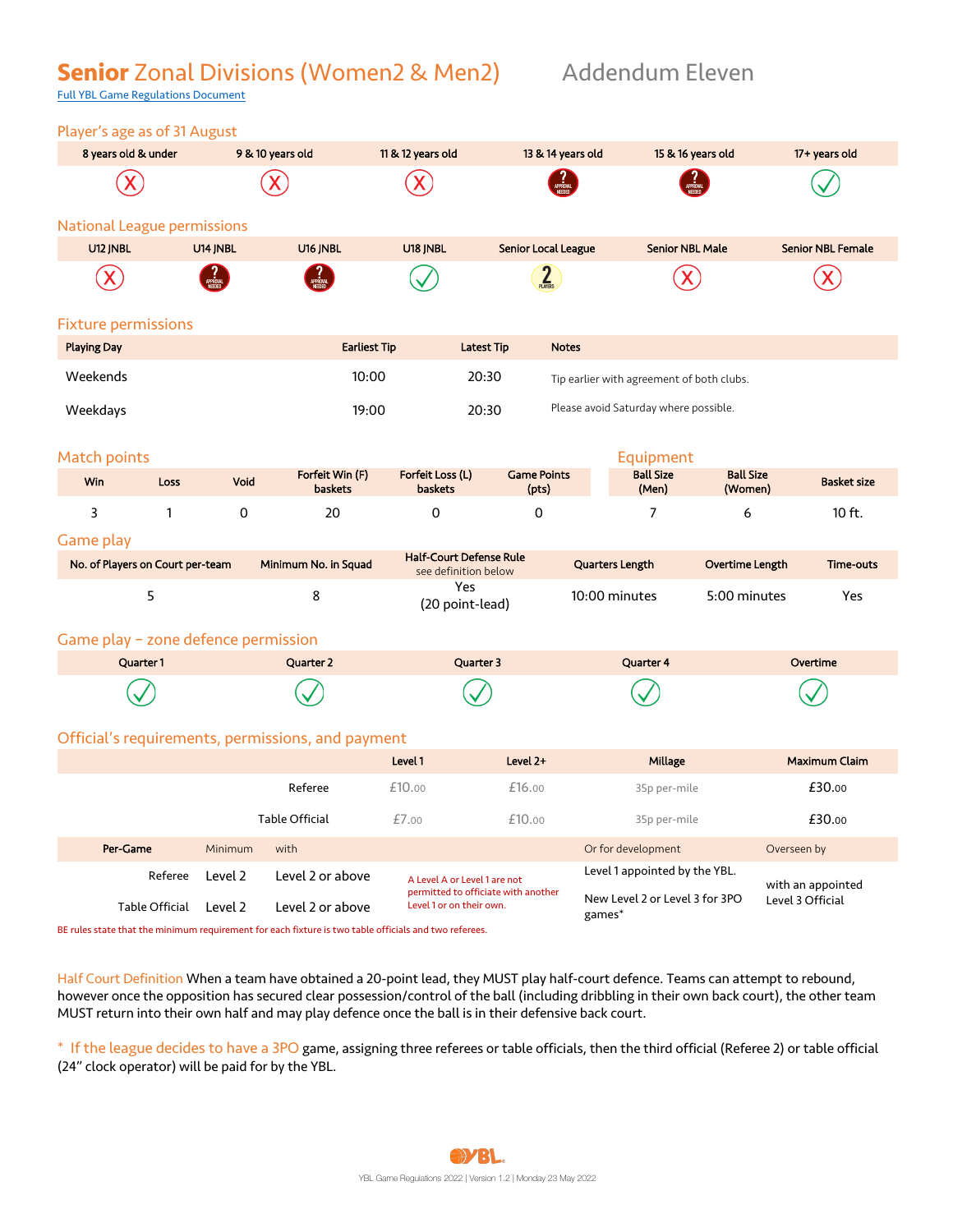## **Senior** Zonal Divisions (Men3) Addendum Twelve

Full YBL Game Regulations Document

| Player's age as of 31 August        |                |         |                                                                                                       |                                                        |                             |                     |                                           |                        |                          |
|-------------------------------------|----------------|---------|-------------------------------------------------------------------------------------------------------|--------------------------------------------------------|-----------------------------|---------------------|-------------------------------------------|------------------------|--------------------------|
| 8 years old & under                 |                |         | 9 & 10 years old                                                                                      | 11 & 12 years old                                      |                             | 13 & 14 years old   |                                           | 15 & 16 years old      | 17+ years old            |
|                                     |                |         |                                                                                                       |                                                        |                             |                     |                                           |                        |                          |
|                                     |                |         | National League permissions - conference players                                                      |                                                        |                             |                     |                                           |                        |                          |
| U12 JNBL                            | U14 JNBL       |         | U16 JNBL<br>U18 JNBL                                                                                  | <b>YBL Senior Player</b><br>See below                  |                             | Senior Local League |                                           | <b>Senior NBL Male</b> | <b>Senior NBL Female</b> |
|                                     |                |         |                                                                                                       | 2 <sub>5</sub>                                         |                             |                     |                                           |                        |                          |
| <b>Fixture permissions</b>          |                |         |                                                                                                       |                                                        |                             |                     |                                           |                        |                          |
| <b>Playing Day</b>                  |                |         | <b>Earliest Tip</b>                                                                                   |                                                        | <b>Latest Tip</b>           | <b>Notes</b>        |                                           |                        |                          |
| Weekends                            |                |         | 10:00                                                                                                 |                                                        | 20:30                       |                     | Tip earlier with agreement of both clubs. |                        |                          |
| Weekdays                            |                |         | 19:00                                                                                                 |                                                        | 20:30                       |                     | Please avoid Saturday where possible.     |                        |                          |
| <b>Match points</b><br>Win          | Loss           | Void    | Forfeit Win (F)<br><b>baskets</b>                                                                     | Forfeit Loss (L)<br><b>baskets</b>                     | <b>Game Points</b><br>(pts) |                     | Equipment<br><b>Ball Size</b><br>(Men)    |                        | <b>Basket size</b>       |
| 3                                   | $\mathbf{1}$   | 0       | 20                                                                                                    | 0                                                      | 0                           |                     | 7                                         |                        | 10 ft.                   |
| Game play                           |                |         |                                                                                                       |                                                        |                             |                     |                                           |                        |                          |
| No. of Players on Court per-team    |                |         | Minimum No. in Squad                                                                                  | <b>Half-Court Defense Rule</b><br>see definition below |                             |                     | Quarters Length                           | Overtime Length        | Time-outs                |
|                                     | 5              |         | 8                                                                                                     | Yes<br>(20 point-lead)                                 |                             |                     | 10:00 minutes                             | 5:00 minutes           | Yes                      |
| Game play - zone defence permission |                |         |                                                                                                       |                                                        |                             |                     |                                           |                        |                          |
|                                     | Quarter 1      |         | Quarter 2                                                                                             | Quarter 3                                              |                             |                     | Quarter 4                                 |                        | Overtime                 |
|                                     |                |         |                                                                                                       |                                                        |                             |                     |                                           |                        |                          |
|                                     |                |         | Official's requirements, permissions, and payment                                                     |                                                        |                             |                     |                                           |                        |                          |
|                                     |                |         |                                                                                                       | Level 1                                                | Level 2+                    |                     | Millage                                   |                        | Maximum Claim            |
|                                     |                |         | Referee                                                                                               | £10.00                                                 | £16.00                      |                     | 35p per-mile                              |                        | £30.00                   |
|                                     |                |         | Table Official                                                                                        | £7.00                                                  | £10.00                      |                     | 35p per-mile                              |                        | £30.00                   |
| Per-Game                            |                | Minimum | with                                                                                                  |                                                        |                             |                     | Or for development                        |                        | Overseen by              |
|                                     | Referee        | Level 2 | Level 2 or above                                                                                      |                                                        |                             |                     | New Level 2 or Level 3 for 3PO            |                        | with an appointed        |
|                                     | Table Official | Level 2 | Level 2 or above                                                                                      |                                                        |                             |                     | games*                                    |                        | Level 3 Official         |
|                                     |                |         | BE rules state that the minimum requirement for each fixture is two table officials and two referees. |                                                        |                             |                     |                                           |                        |                          |
|                                     |                |         |                                                                                                       |                                                        |                             |                     |                                           |                        |                          |

Half Court Definition When a team have obtained a 20-point lead, they MUST play half-court defence. Teams can attempt to rebound, however once the opposition has secured clear possession/control of the ball (including dribbling in their own back court), the other team MUST return into their own half and may play defence once the ball is in their defensive back court.

The team can register **three** senior players that plays for this team exclusively or can be playing in another YBL senior division. These players are not interchangeable and will need to be agreed with the Board before the season starts. These names will be shared with the teams in this division for transparency. Only two of those three can play at any one time.

\* If the league decides to have a 3PO game, assigning three referees or table officials, then the third official (Referee 2) or table official (24" clock operator) will be paid for by the YBL.